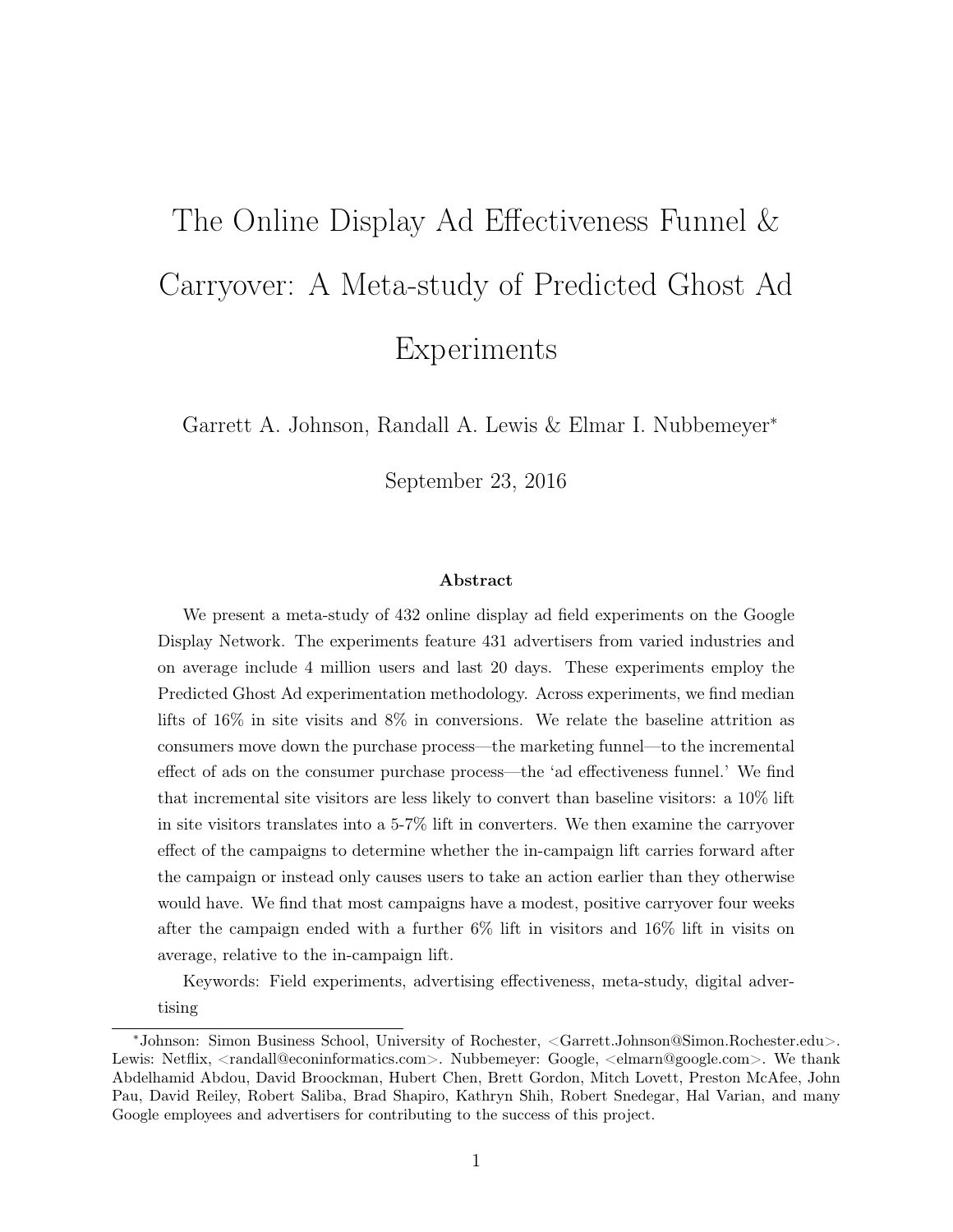# 1 Introduction

Since their inception in 1994, online display ads have grown to a \$32 billion industry in the United States including mobile and video ads (eMarketer, 2016). Despite this, we know few general facts about the medium's effectiveness that have been established by meta-studies of field experiments or cross-advertiser studies. For instance, we know that online display ads increase brand metrics in surveys (Goldfarb & Tucker, 2011; Bart et al., 2014), that ad frequency effects are heterogeneous (Lewis, 2010; Sahni, 2016), and that ads create spillovers for competitor conversions and searches (Lewis & Nguyen, 2015; Sahni, 2016). We provide novel evidence from 432 experiments that online display ads increase user site visits and conversions for the advertiser—by a median of 16% and 8% respectively. We find that incremental site visitors from the campaign are half as likely to convert as the baseline site visitors. Finally, we find modest carryover in ad effectiveness four weeks after the campaign.

In this paper, we present a meta-study of 432 large-scale field experiments on the Google Display Network (GDN). On average, these experiments reach over 4 million users and last 20 days. The experiments include hundreds of advertisers from a variety of industries. GDN is one of the largest online display ad platforms encompassing 2 million websites and reaching over 90% of global users (Google, 2015). Though GDN implements the experiments, the advertisers devise all aspects of the campaign including: ad creatives, campaign tactics, target audience, spend, duration, and outcome measures. GDN's experimentation platform uses the Predicted Ghost Ad methodology developed by Johnson et al. (2016a). Predicted Ghost Ads deliver valid ad effectiveness estimates even when the advertisers use computer algorithms to optimize in-campaign performance. As GDN makes its experimentation platform available to advertisers for free, we were able to collect hundreds of studies in under four months. To protect the privacy of advertisers, Google did not share with us any information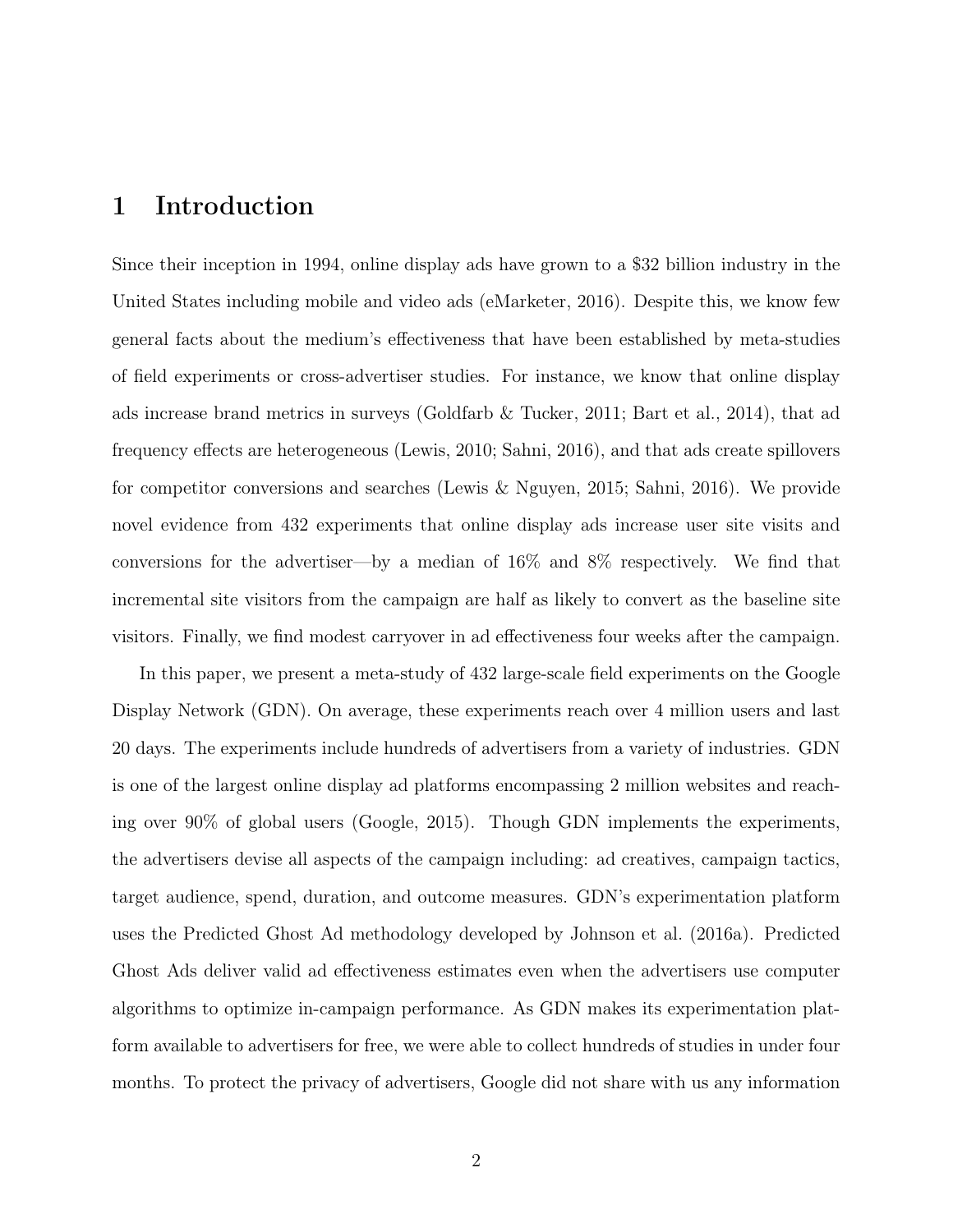about the advertisers, campaigns, creatives, or exposed users beyond the experimental lift.

We examine the impact of online display ads on online outcomes that affect the advertiser's bottom line. We measure the visits to the focal advertiser's website by users in the experiment. We also measure the users' conversions, which the advertisers define and can include: purchases, downloads, sign-ups, and key page-views. Relative to the baseline established by the control group, site visits are 16% higher and conversions are 8% higher on median. Across studies, the estimated lift in site visits is positive and significant at the one-sided  $\alpha = 0.025$  level in 56% of cases and 29% of cases for conversions. In this sense, the studies we consider have greater statistical power than the split-cable TV meta-study in Lodish et al. (1995a) where the majority of sales lift estimates were statistically insignificant at the one-sided  $\alpha = 0.20$  level. Our studies collectively establish with high statistical significance that online display ads cause users to alter their online behavior: binomial tests reveal increases in both site visits  $(p = 7.4 \times 10^{-213})$  and conversions  $(p = 2.9 \times 10^{-40})$ .

The marketing funnel refers to the attrition in the consumer purchase process as consumers move through stages like awareness, interest, desire, and then action. Academics and practitioners often observe upper funnel outcomes—like survey measures of brand favorability, searches, and site visits—rather than the lower funnel outcomes that most interest marketers—like sales. We estimate the *elasticity of the ad e*ff*ectiveness funnel*, which we define as the ratio between the percentage lift at higher and lower stages of the marketing funnel. The elasticity of the ad effectiveness funnel also tells us whether incremental users are more or less likely to progress down the marketing funnel than baseline users. We find that the incremental users exhibit greater attrition: a 10% lift in site visits translates into about a 5-7% lift in conversions. Marketing practitioners can use this 'rule of thumb' as a point of departure to better optimize their campaigns especially because the effect of online display ads on purchases is imprecisely estimated (Lewis & Rao, 2015) if purchases are observed at all.

We also use our meta-study to quantify the long-run or carryover effect of ad campaigns.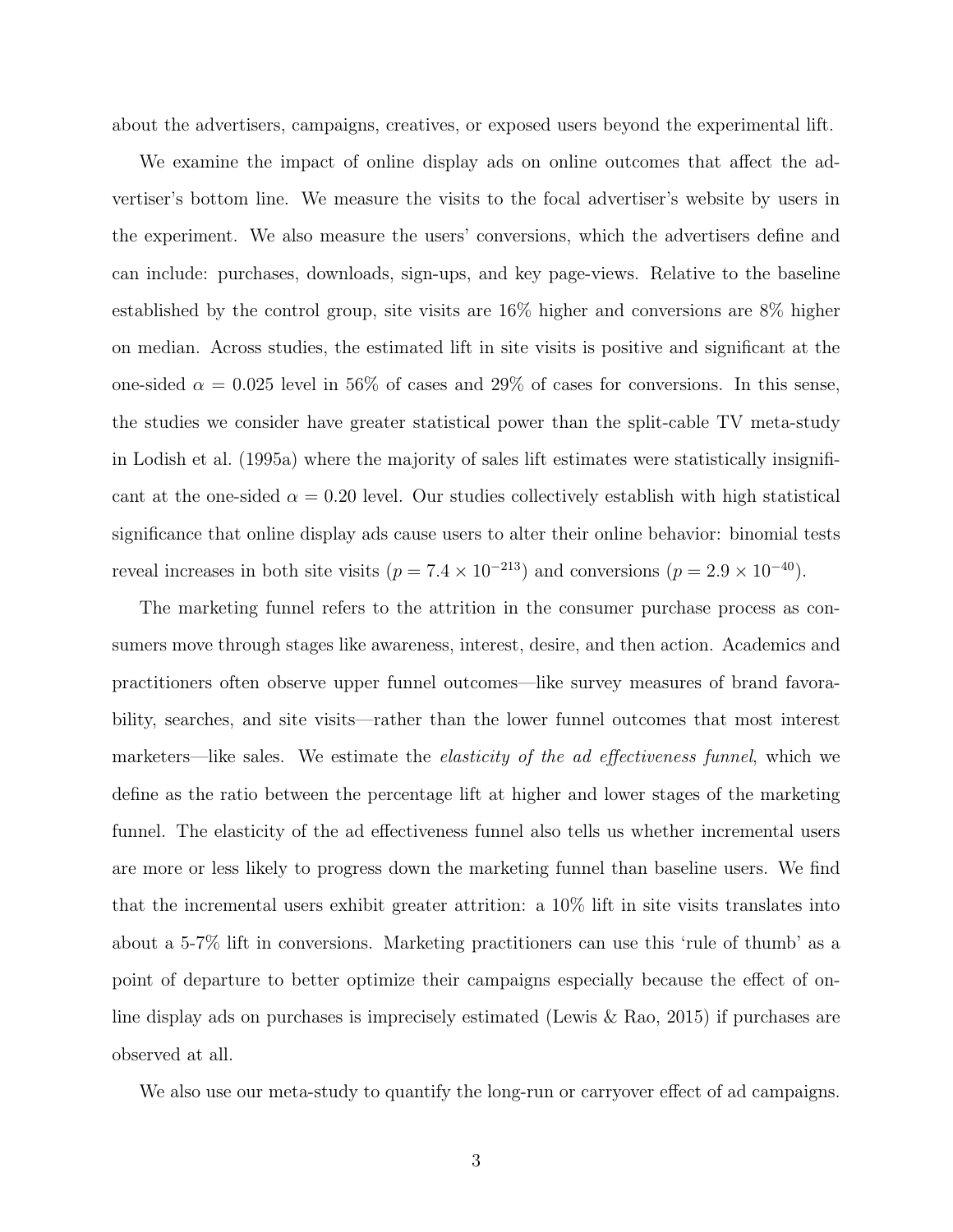Ad models often assume that the carryover effect of advertising is positive and decays geometrically over time (see e.g. Nerlove & Arrow 1962). However, some empirical evidence suggests that carryover can be negative; that is, ads merely cause consumers to substitute their actions forward in time (Simester et al., 2009). Advertising practitioners must know whether short-term ad effectiveness estimates understate or overstate the long-term effects of the ads to allocate their ad budgets. We find that, four weeks after a campaign, incremental visits rise a further 16% on average beyond the during-campaign lift and incremental visitors increase a further 6%. Though the median carryover effect is positive, our carryover estimates suggest heterogeneity in the sign of the ad campaign carryover effects.

The next section describes our methodology for measuring ad effectiveness in field experiments. Section 3 describes our sample of ad studies. Section 4 presents the distribution of ad effectiveness estimates, the ad effectiveness funnel elasticity estimates, and the carry-over estimates. Section 5 concludes.

#### 1.1 Literature review

Meta-studies of advertising field experiments reveal empirical regularities that case studies cannot. Meta-studies remain rare due to the high cost of ad experiments especially in offline media. Lodish et al. (1995a) stand out for examining 389 'split-cable' television ad experiments. These experiments are either weight tests that compare different ad intensities or copy tests that compare different ad creatives. The majority of these experiments are not statistically significant (*p*=0.2, one-sided) likely because they only involve thousands of viewers and measure the effect of ads on sales, which contribute to low statistical power.

Digital advertising has facilitated large-scale experiments with user-level randomization of advertising exposure. Though purchase data remain rare, these experiments often measure survey outcomes or online outcomes like site visits and conversions. In the past, field experiments have been uncommon even in online display advertising due to the high costs of setting up experiments and purchasing control ads (Gluck, 2011). Recently, several major on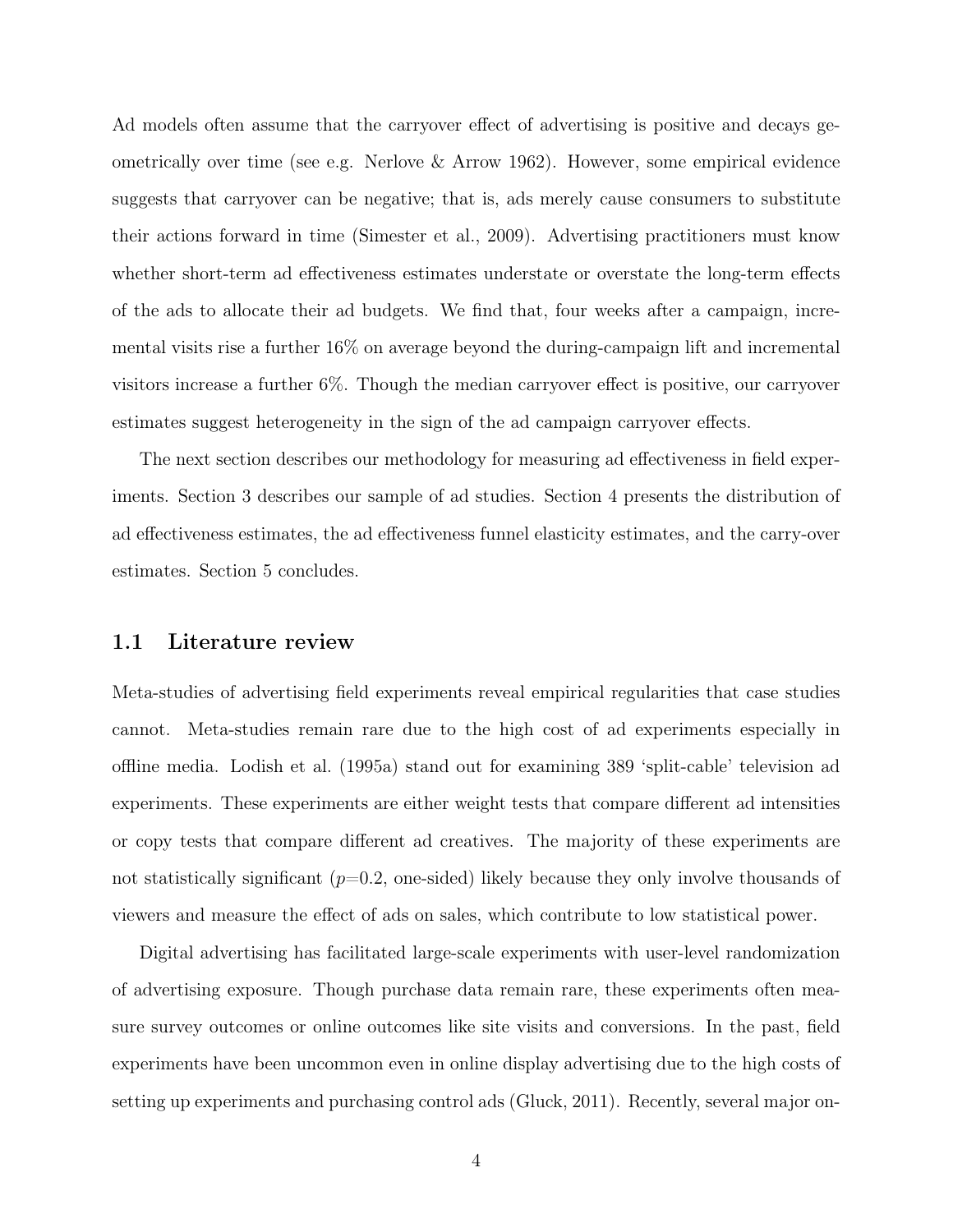line display ad platforms—Facebook, Twitter, and Google—introduced free experimentation platforms for advertisers, which induced thousands of advertisers to run field experiments (Shrivastava, 2015; Facebook, 2016).

Focusing on online display ads, meta-studies of field experiments have begun to uncover some facts about the medium's effectiveness. Goldfarb & Tucker (2011) study almost 3,000 tests averaging 900 survey-takers each and find that targeted and obtrusive ads increase purchase intent, but the two combined do not. Bart et al. (2014) examine 54 studies with 740 users on average and show that mobile display advertising is effective for low involvement products. Lewis (2010) documents heterogeneity in ad frequency effects on clicks using a natural experiment with 30 studies and an average of 40 million users. Lewis & Nguyen (2015) use the same natural experiment to examine the competitive effects of banner advertising on online consumer search. Gordon et al. (2016) examine a dozen experiments averaging 36 million eligible users on Facebook and show that several observational methods used in industry are unreliable in recovering the experiment's causal estimate. Lewis & Rao (2015) examine 25 experiments at Yahoo! that reached over a million users on median to quantify the statistical power problem in this setting: the effect of ads are small in relation into the noise in the user outcome data. Large cross-advertiser experiments accomplish the same goal of generalizability as do meta-studies. Bakshy et al. (2012) show that social cues improve clicks and likes on Facebook ads. Sahni (2015, 2016) examine a hybrid search advertising setting on a website where consumers search for restaurants, but the search ads are banners rather than text ads. Sahni (2015) examines the effect of temporal spacing between exposures while Sahni (2016) measures the competitive effects of the ads.

To our knowledge, we are the first to measure the elasticity of the ad effectiveness funnel in online display advertising across a large number of field experiments. To do so, we compare the incremental upper funnel lift in site visits to the lower funnel lift in conversions. Cross-advertiser studies in restaurant search platforms provide conflicting evidence: Sahni  $(2015)$  shows that sales leads  $(48\%)$  increase by more than site visits  $(15\%)$ , whereas Dai &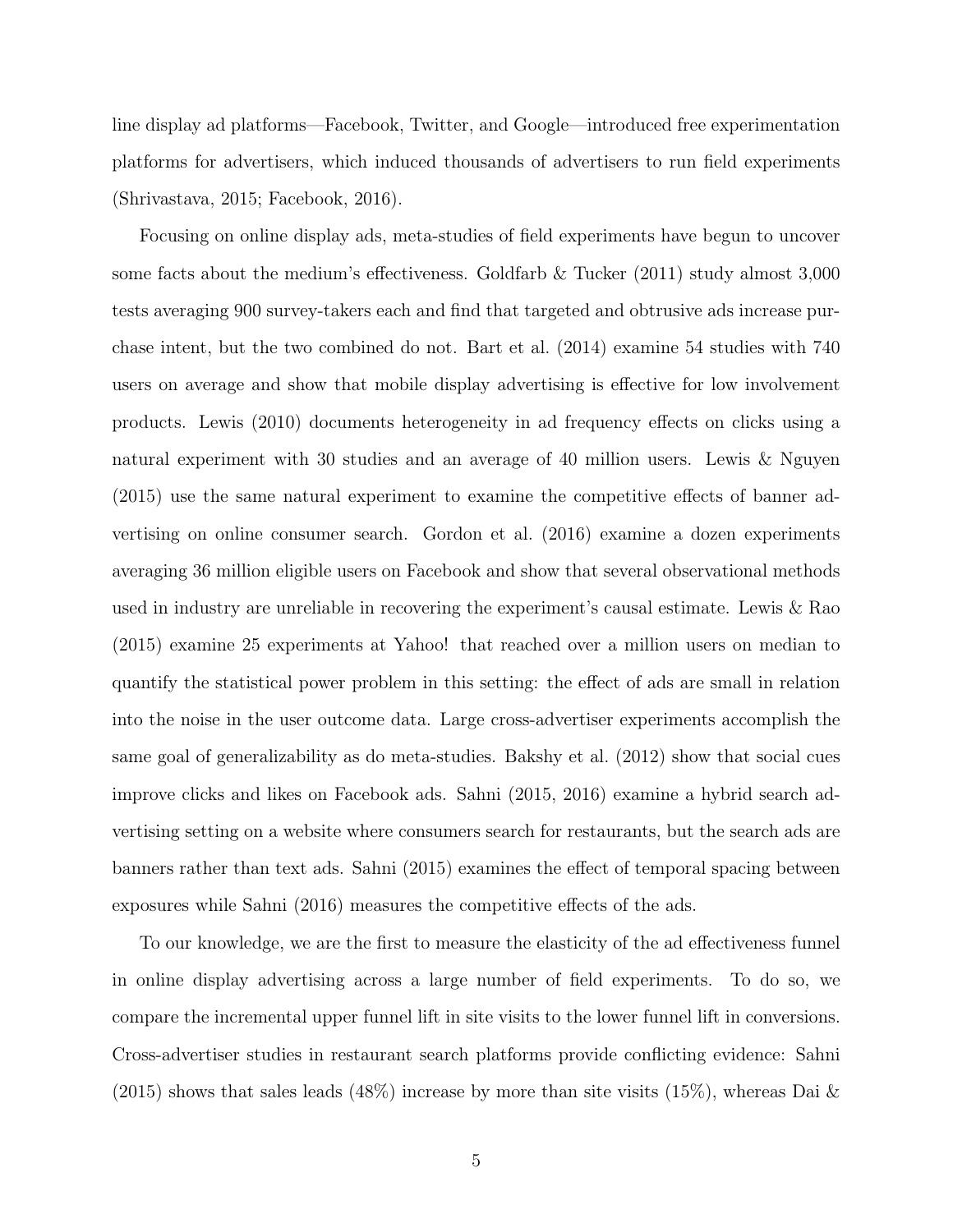Luca (2016) show that lower funnel outcome lifts are less than the upper funnel lift. For online display ads, Johnson et al. (2016a) find in one field experiment with retargeting that transactions (12%) increase by less than site visits  $(17\%)$ . In a related online display ad field experiment, Hoban & Bucklin (2015) instead document heterogeneous ad effects on site visits by the user's stage in the purchase funnel prior to the experiment.

The marketing literature has long wrestled with the long-run effects of advertising. As Sethuraman et al. (2011) indicate, most of the time-series empirical ad effectiveness literature assumes an ad stock model to link sales to current and past advertising. In these ad stock models, the impact of past advertising decays geometrically at a constant rate (see e.g. Nerlove & Arrow, 1962; Clarke, 1976). While the literature often uses ad stock models to measure the long-run effect of ads, some evidence suggests that ads might have a *negative* effect in the long run. In particular, ads may cause consumers to purchase earlier than they otherwise would have, so that consumers substitute their purchases forward in time. Simester et al. (2009) document this phenomenon empirically in their catalog-mailing experiment. On the other hand, Sahni (2015) detects a positive and significant carryover on the users' subsequent browsing session, but finds that a memory-based model better captures the data than an ad stock model. Lodish et al. (1995b) examine 55 television field experiments and show that the long-run effects of ads on sales are positive on average two years after the tests. We return to this important question with hundreds of tests averaging millions of users each.

# 2 Methodology

In Section 2.1, we lay out the logic of an ad effectiveness experiment. We describe our default Predicted Ghost Ad methodology in Section 2.2 and the meta-study's fallback Intent-to-Treat method in Section 2.3. For a detailed discussion of these methodologies and the assumptions that underpin them, see Johnson et al. (2016a).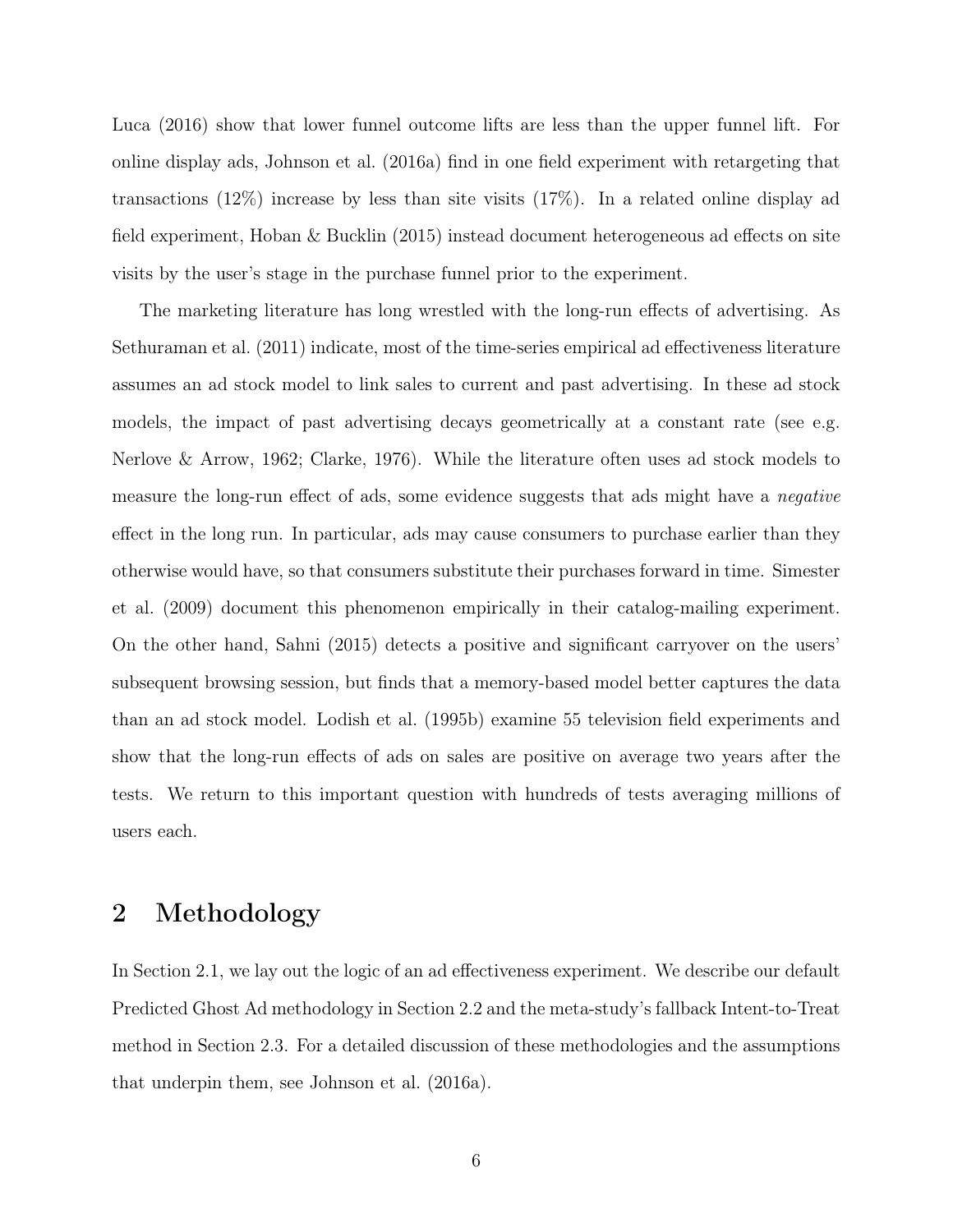#### 2.1 Experimental ad effectiveness measurement

Online marketers wish to measure the effect of their advertising campaigns on user outcomes. Online marketers wish to know: how do the users who are exposed to my campaign react compared to if I had not advertised? A holdout experiment answers this question by randomly selecting users for a control group who are held out from exposure to the focal campaign.

In an experiment, users can be classified into four types by their treatment assignment and potential exposure to the focal campaign. Formally, user *i* is assigned treatment—denoted by  $Z_i$ —to either treatment  $(Z_i = T)$  or control  $(Z_i = C)$ . Potential exposure  $D_i$  classifies user *i* by whether *i would be* exposed  $(D_i = 1)$  or *would not be* exposed  $(D_i = 0)$  to the focal ad campaign if *i* were assigned to the treatment group. The matrix below summarizes the four user types:

|                                                            | Treatment Control |  |
|------------------------------------------------------------|-------------------|--|
| Would be exposed $Z = T, D = 1   Z = C, D = 1  $           |                   |  |
| Would not be exposed $Z = T, D = 0 \mid Z = C, D = 0 \mid$ |                   |  |

Viewed this way, the marketer wishes to compare outcomes among exposed users  $(Z =$  $T, D = 1$ ) to those among counterfactual exposed users  $(Z = C, D = 1)$ , which correspond to the top-left and top-right groups in the above matrix. In other words, the marketer must compute the Average Treatment Effect on the Treated (ATET) for outcome *y* which is given by:

$$
ATET = E[y|Z = T, D = 1] - E[y|Z = C, D = 1].
$$
\n(1)

Whereas the exposed users  $(Z = T, D = 1)$  are readily identifiable as those users in the treatment group who see one of the focal ads, the counterfactual exposed users  $(Z = C, D = 1)$ cannot be distinguished in this way. Johnson et al. (2016a) discuss three solutions: control ads, Intent-to-Treat, and the Ghost Ad and related methodologies. Below, we describe the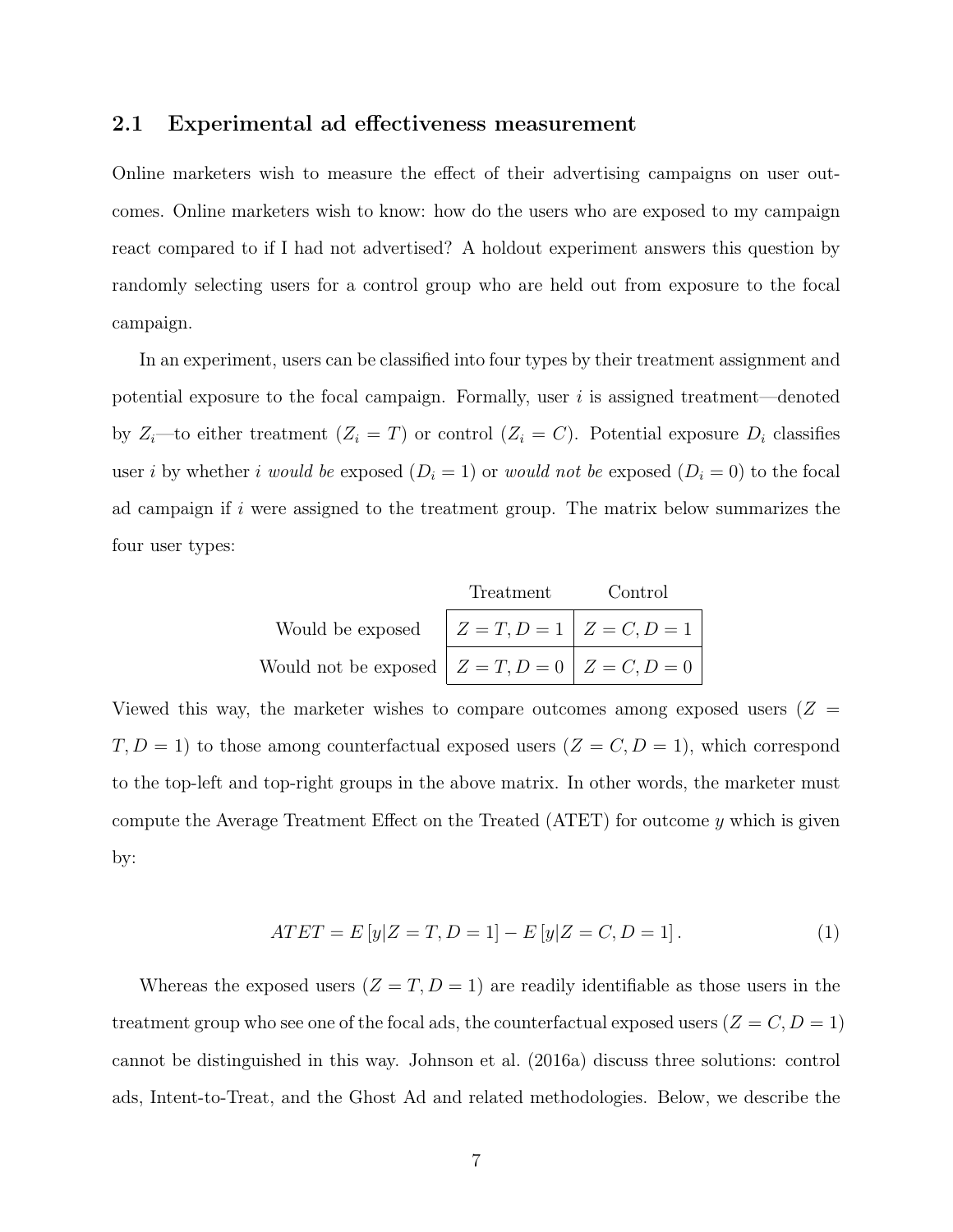Predicted Ghost Ad and Intent-to-Treat approaches implemented at GDN.

#### 2.2 Predicted Ghost Ads

Our meta-study's experiments apply the Predicted Ghosts Ad (PGA) methodology introduced by Johnson et al. (2016a) and implemented by GDN. The basic idea behind PGA is to approximate potential exposure *D* by predicting both the exposed and counterfactual exposed users. PGA's predicted exposed users are denoted by  $\widehat{D}$  which approximates *D*. If  $\widehat{D}$  is statistically independent from the treatment assignment *Z*, then  $\widehat{D}$  enables a symmetric comparison between the treatment and control groups. In particular, the experimental difference among predicted exposed users is then a 'locally' valid ad effectiveness estimator for those predicted exposed users. To the extent that  $\widehat{D}$  predicts the exposed users *D*, the PGA estimator will closely approximate ATET.

To construct  $\hat{D}$ , Johnson et al. (2016a) suggest simulating the ad platform's ad allocation mechanism. Online display ad platforms usually employ a complicated auction to select an ad among many competing ads. Both treatment and control users enter a simulated ad auction that selects an ad among a set of eligible ads that include the focal ad. *Predicted ghost ad impressions* are those instances when the simulated auction selects the focal ad, which the ad platform records in a database. The predicted ghost ad impressions in this database define the binary variable  $\widehat{D}$  which approximates  $D$ . The treatment and control users then enter the real auction to select which ad the ad platform will deliver, where the real auction only includes the focal ad in the set of eligible ads for treatment users. The outcome of the simulated auction has no bearing on the real auction. By construction, PGA is therefore independent from treatment assignment.

The Predicted Ghost Ad estimator is a Local Average Treatment Effect (LATE, see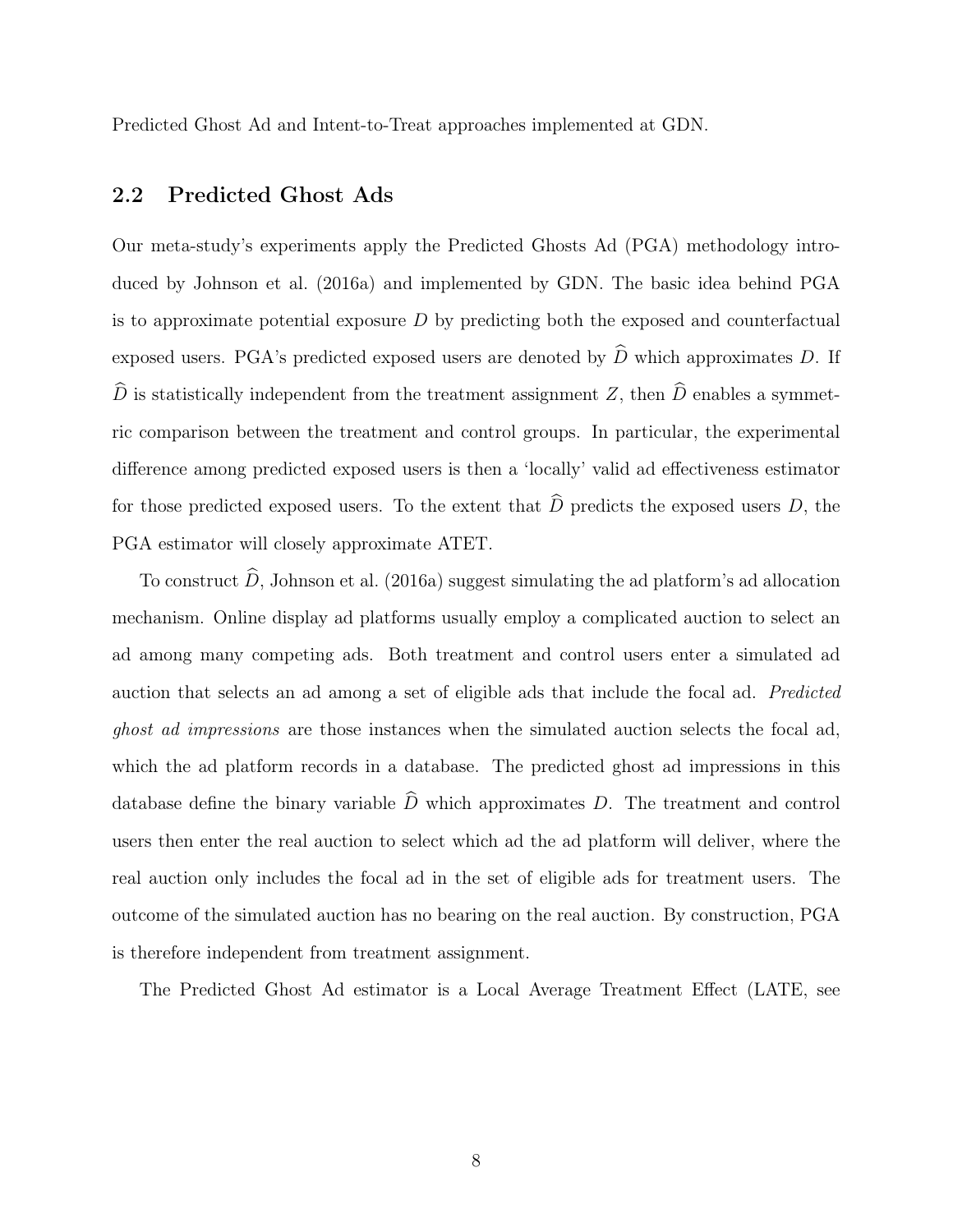Imbens & Angrist 1994) estimator given by:

$$
LATE_{PGA} = \frac{E\left[y|\hat{D}=1, Z=T\right] - E\left[y|\hat{D}=1, Z=C\right]}{\Pr\left[D=1|\hat{D}=1, Z=T\right]}.
$$
\n(2)

In words, the numerator is the experimental difference between those treatment and control group users who are predicted to be exposed. The denominator scales up the experimental difference by the inverse conditional probability that treatment users are exposed given that they are predicted to be exposed. This probability is 0.999 in Johnson et al. (2016a) whose application also uses the GDN's PGA platform.

The LATE<sub>PGA</sub> estimator is 'local' in the sense that it excludes users who are exposed to ads but are not predicted to be exposed. Thus, we can relate  $\text{ATET}$  and  $\text{LATE}_{PGA}$  as follows

$$
ATET = LATE_{PGA} \cdot \Pr\left[\hat{D} = 1 | D = 1, Z = T\right] + \varepsilon \tag{3}
$$

where  $\varepsilon$  captures the treatment effect arising from users who are not predicted to be exposed. Provided that  $\hat{D} = 1$  captures almost all cases where  $D = 1$ ,  $\varepsilon$  is small. In Johnson et al. (2016a), GDN's predicted exposure excludes only 3.2% of exposed users and 0.2% of the campaign's ad impressions, so LATE<sub>PGA</sub> approximates ATET well.

#### 2.3 Intent-to-Treat

Intent-to-Treat (ITT) serves as the backstop methodology in our meta-study. The ITT approach provides valid ad effectiveness estimates as long as treatment assignment is random. ITT compares all eligible users in the treatment and control groups regardless of exposure. The ITT estimator is given by

$$
ITT = E[y|Z = T] - E[y|Z = C]. \tag{4}
$$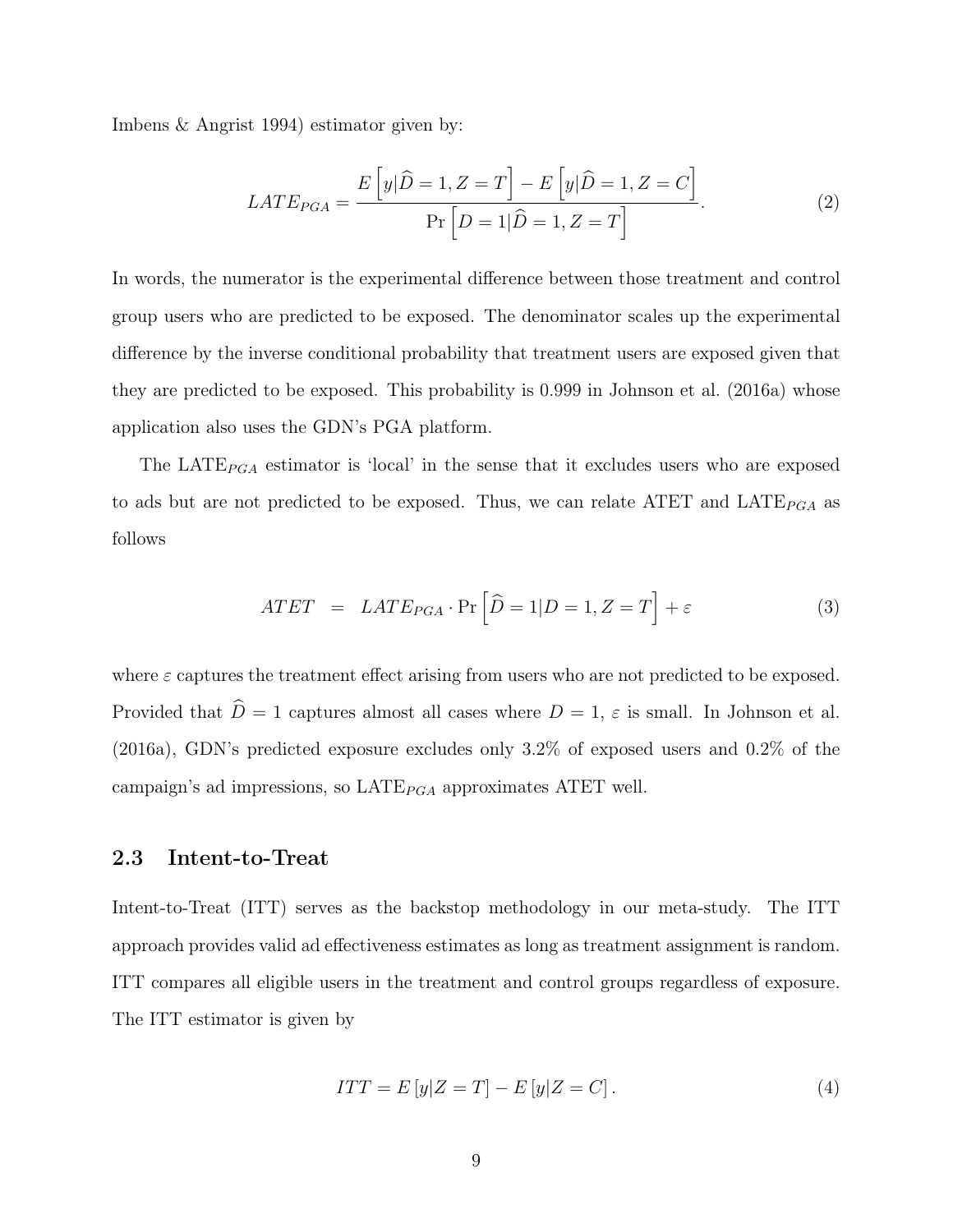Imbens & Angrist 1994 tells us that ITT and ATET are related in expectation by

$$
ATET_{ITT} = \frac{ITT}{\Pr[D = 1 | Z = T]}.
$$
\n(5)

The intuition here is that the causal effect of the campaign arises only among exposed users (ATET), so that ITT will be the same in expectation after we rescale it by the inverse probability of exposure. However, the  $\text{ATET}_{ITT}$  estimator is less precise than the direct ATET estimator (see Lemma 2 in Johnson et al. 2016a). Now, by combining equations (5) and (3), we have

$$
\frac{ITT}{\Pr[D = 1|Z = T]} = LATE_{PGA} \cdot \Pr[\hat{D} = 1|D = 1, Z = T] + \varepsilon. \tag{6}
$$

In Section 3, we use equation (6) to validate GDN's implementation of PGA. In Appendix A, we detail how we derive our ITT estimates and standard errors from the advertiser website's total activity.

# 3 Data

In this section, we describe our sample of experiments, the outcome variables, and a validation test of the Predicted Ghost Ad estimates.

#### 3.1 Sample of Experiments

The experiments in this meta-study come from advertisers opting to use the Google Display Network's (GDN) experimentation platform. This experimentation platform has been in an 'alpha' development stage since it was launched in 2014. Google does not advertise the platform on the GDN webpage nor does Google make this platform available to all advertisers. To use the experimentation platform, an advertiser must interact with GDN's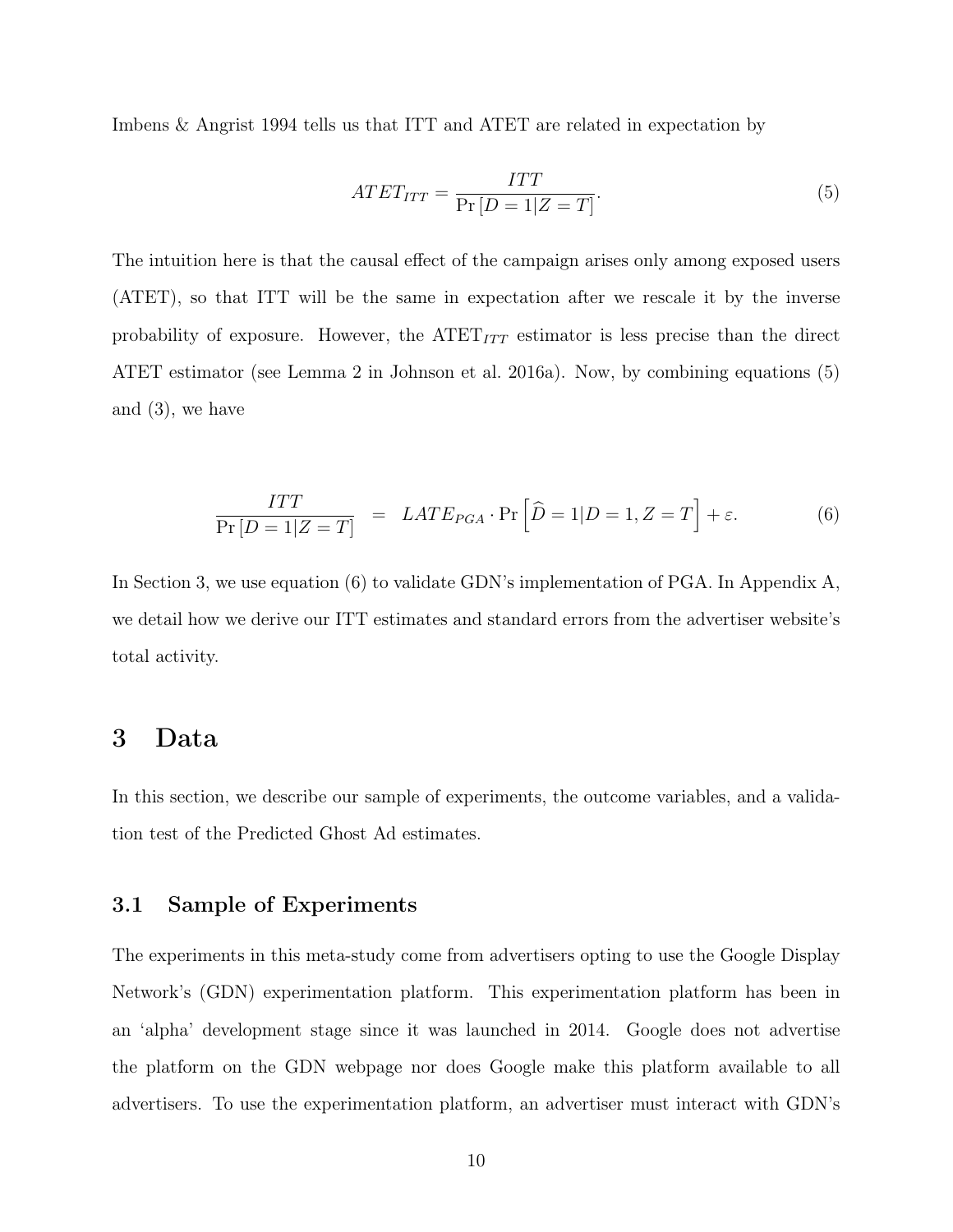salesforce. The only criterion for participating is that the advertiser must have a mediumor large-sized budget. In view of the power problems described in Lewis & Rao (2015), we felt that small advertisers would find the experimental results too imprecise to be helpful. The advertisers in our sample are a diverse and self-selected group that is interested in ad measurement and experimentation. Unfortunately, we were unable to obtain data from Google on the advertisers, the campaigns or the exposed users. Thus, we are unable to correlate ad effectiveness with advertiser, campaign, or user attributes.

The GDN experiments randomized treatment assignment at the user level. A user is identified as a unique cookie on a browser-device combination. GDN uses this cookie to track a user's exposures to ads across publishers and—with the aid of advertisers—track the user's subsequent interactions with the advertiser's website. A consumer may have multiple cookies corresponding to multiple devices, which attenuates ad estimates if users take incremental actions on another device than the device where they see the ad. Also, some users will be assigned to multiple treatment groups if the same campaign could reach them on different devices, which also attenuates ad effectiveness estimates (Coey & Bailey, 2016). Nonetheless, marketers must use cookies as the unit of analysis if the ad platform does not track logged-in users (see e.g. Bleier & Eisenbeiss 2015; Hoban & Bucklin 2015; Lambrecht & Tucker 2013).

Our sample only includes experiments where we expect 100 or more users in the treatment group to trigger an outcome under the null hypothesis that the ads are ineffective.<sup>1</sup> By restricting our sample in this way, we avoid tests with few users, advertisers with very low baseline activity, narrowly defined outcome variables, and potential outliers in the relative lift estimates. Our meta-study includes 432 experiments, out of the 606 experiments in the sample collection period. On occasion, we will refer to the subsample of *powerful studies*, which we define as those experiments which exceed our statistical power threshold. We set this threshold such that a 5% (one-sided) test should reject a zero ad effect 95% of the time

<sup>&</sup>lt;sup>1</sup>The control group establishes the no ad effect baseline. Given the  $70/30$  split between treatment and control, 100 users triggering an outcome corresponds to 43 (100\*3/7) actual occurrences in the control group.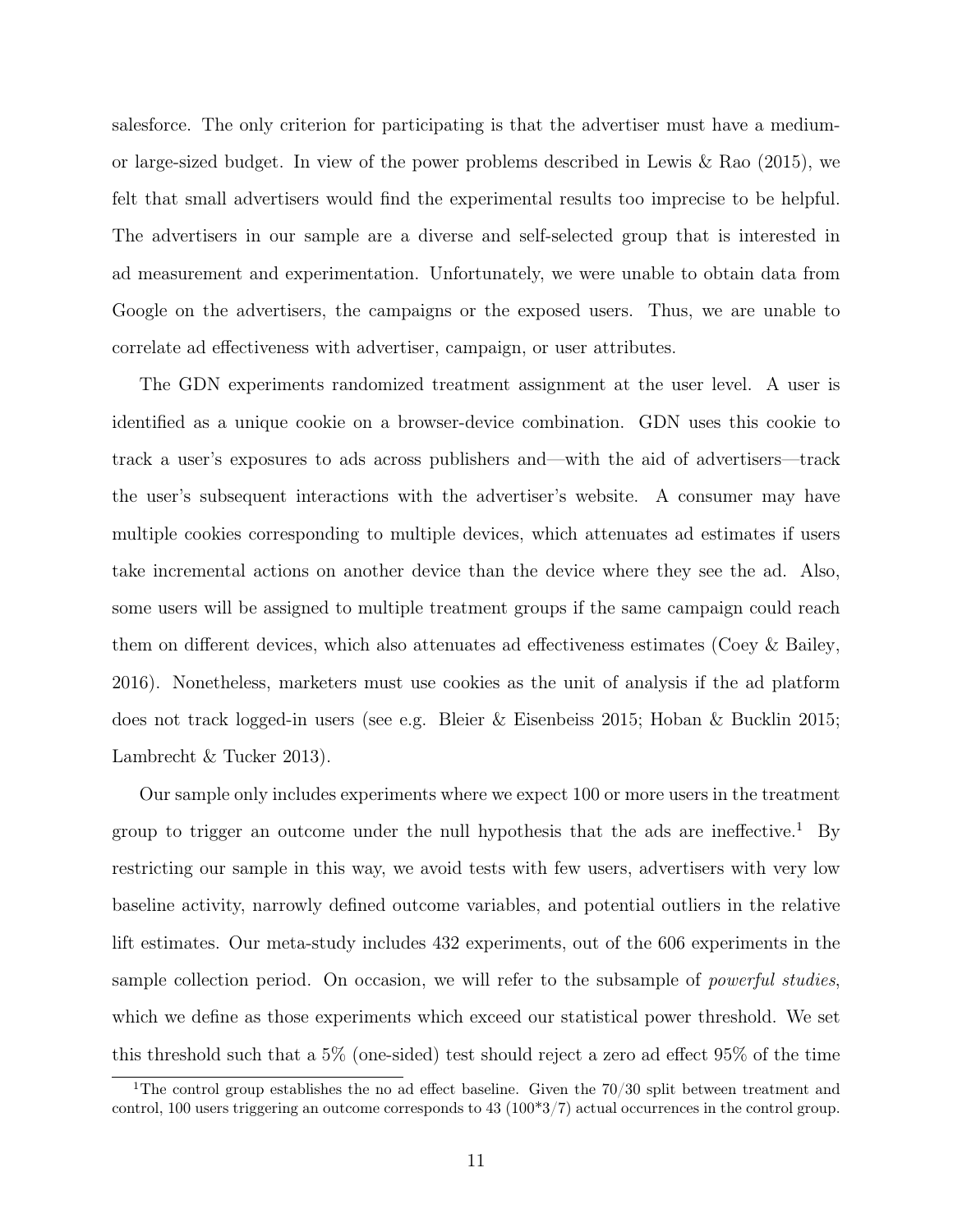when the alternative hypothesis is a 100% increase over the control group baseline. This threshold means that the control group's outcome must be at least 3.3 times larger than the standard error of the experimental difference estimate.

Our study pulls experiments after a major update of GDN's experimentation platform that improved performance. Johnson et al. (2016a) describe the 'auction isolation' feature that underlies this update. Our sample collection begins on June 10, 2015 and ends on September 21, 2015. 28% of the experiments were still in progress on September 21 and are cut short. The experiments in our sample last an average of 20 days and range from 1 to 102 days long. Experiments include an average of 4 million predicted-exposed users (in the treatment and control groups) with tests ranging from 21 thousand to 181 million users. The experiments assign 70% of users to the treatment group and 30% to the control group. In this three month sample, only one advertiser had two experiments and the remaining experiments are unique to individual advertisers.

#### 3.2 Outcomes

Our outcome variables are site visits and conversions as defined and set-up by the advertisers themselves. These outcomes are recorded using tiny images called pixels that allow the advertiser and the platform to know which users visit which parts of the advertiser's website. To do this, the advertiser places pixels on some or all of the advertiser's webpages to capture user visits and designates 'conversion' pixels that record key pageviews. Conversions may include purchases, sign-ups, or store location lookups. In half of the studies, the advertiser tracks multiple outcome variables using groups of pixels, but these pixel outcomes are not clearly labeled on the ad platform side. We choose a single site visit and conversion outcome for each test according to some rules. We select the outcome with the greatest number of baseline users who trigger the outcome in order to find the most broadly applied site visit or conversion pixel. We break ties with the largest number of triggered pixel outcomes in the baseline. By selecting a single pixel outcome, our absolute ad effectiveness estimates will be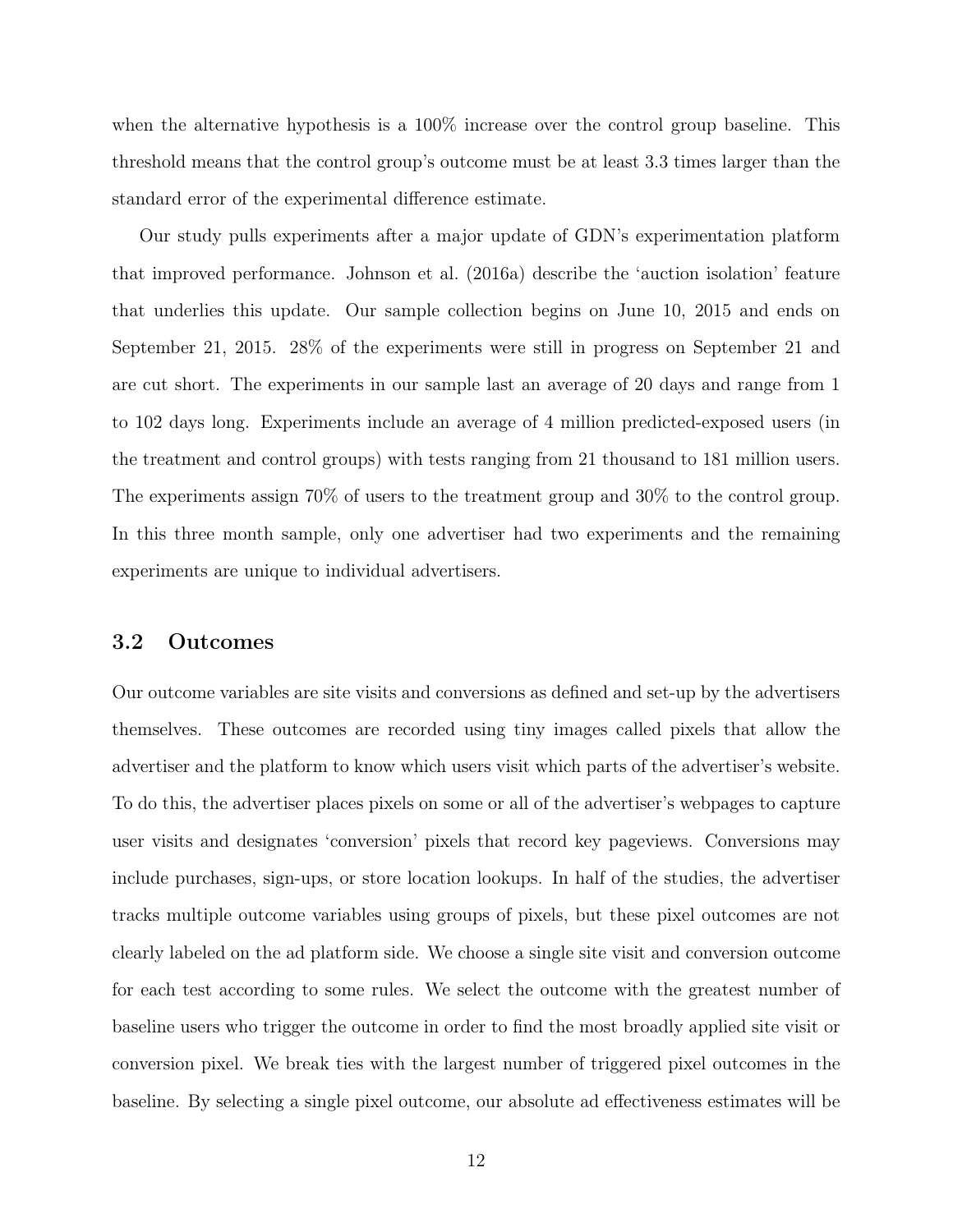conservative both because they might exclude some site visits and conversions and because the campaign's goal may not correspond to the selected outcomes. Also, selecting a single pixel outcome avoids the risk of double-counting outcomes if we were to instead sum them up. We drop the site visit pixel outcome whenever it duplicates a conversion pixel. Note that some studies have either a site visit or a conversion outcome, but not both.

Following Johnson et al. (2016b), we refine the outcome variables in the PGA estimates by omitting realized outcomes that occur prior to the first predicted exposure. The logic here is that the campaign cannot affect a user before the user has been exposed to the first ad. Johnson et al. (2016b) show that post-exposure filtering improves the precision of the standard errors of their experimental estimates by 8%.

#### 3.3 Validation of PGA Implementation

We test the performance of GDN's implementation of PGA by comparing our  $\text{LATE}_{PGA}$ estimates to our unbiased ITT estimates using equation (6) for site visits and conversions. We use a Hausman test which evaluates the consistency of the  $PGA_{LATE}$  estimator compared to the consistent, but less efficient ITT estimator. The Hausman test could reject if the predicted ghost ads  $(\hat{D})$  are not independent of treatment assignment  $Z$  or if under-prediction  $(\varepsilon$  in eq. 6) is too large. In 95% of the experiments, the Hausman test does not reject the null hypothesis that the  $\mathrm{LATE}_{PGA}$  and ITT estimates are identical at the  $5\%$  level. $^2$  The  $5\%$ failure rate here is consistent with false positives. Nonetheless, we fall back on ITT estimates in our analysis whenever the Hausman test rejects.

<sup>&</sup>lt;sup>2</sup>Since a small fraction of eligible users are typically exposed, ITT estimates can have as much as 10 times higher variance than the PGA-LATE estimates in this setting (Johnson et al., 2016a), which makes for a weaker test.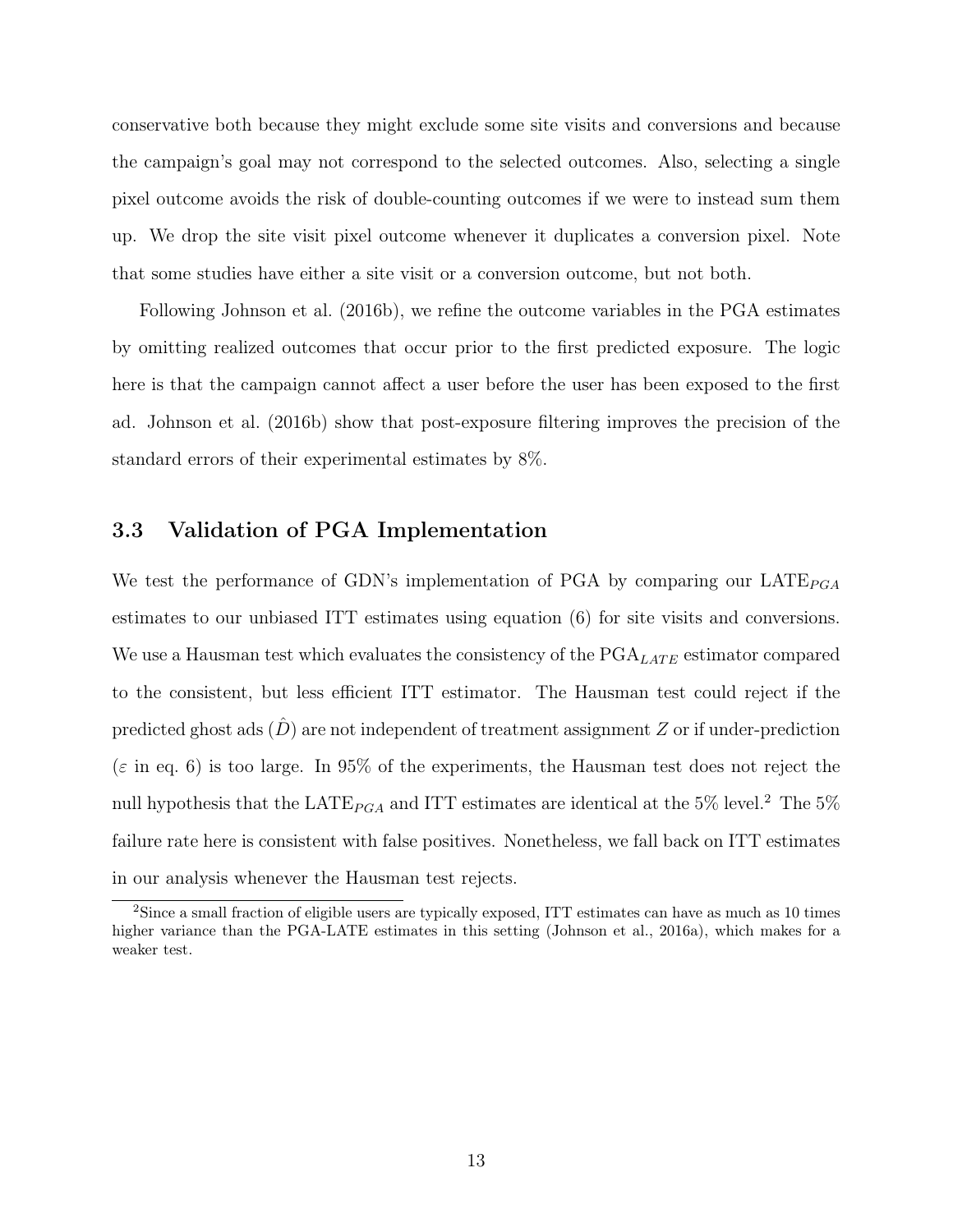# 4 Meta-Analysis Results

In the three subsections below, we respectively examine the overall results across all tests, the elasticity of the ad effectiveness funnel, and the carryover effect of advertising.

#### 4.1 Overall Treatment Effects

We begin by presenting the overall ad effectiveness estimates across our 432 tests. Of these, we have site visit data for 347 tests and conversion data for 184 tests. We also distinguish between test that meet the minimum statistical power threshold described in Section 3; the *powerful* studies include 339 site visit tests and 174 conversion tests.

To compare disparate tests, we normalize a test's lift by the baseline outcome, which is established by the control group. As we saw in Section 3, the 432 tests vary in many dimensions including the campaign's duration and reach. To make these comparable, we normalize by the baseline activity which should also be proportional to the campaign's duration and (counterfactual) reach. For our default PGA estimator, the relative lift is given by

$$
y_{\Delta} \equiv \frac{E\left[y|Z=T,\hat{D}=1\right]-E\left[y|Z=C,\hat{D}=1\right]}{E\left[y|Z=C,\hat{D}=1\right]}.
$$

The relative ITT lift estimator is similar (see Appendix A). This normalization means that the relative lift can be very large when the denominator is small, for instance for new advertisers or narrowly defined outcome measures (Section 3.2). For this reason, we restrict attention to studies where we expect the baseline to register at least 100 occurrences of the outcome variable (Section 3.1).

Table 1 summarizes the lift estimates across all experiments and across the more statistically powerful experiments. Across all experiments, we see a median increase of 16.6% in site visits with a 10%-90% interquantile range of [-1.1%, 215.6%]. The simple average and average weighted by number of predicted exposed users are both high at about 1200 and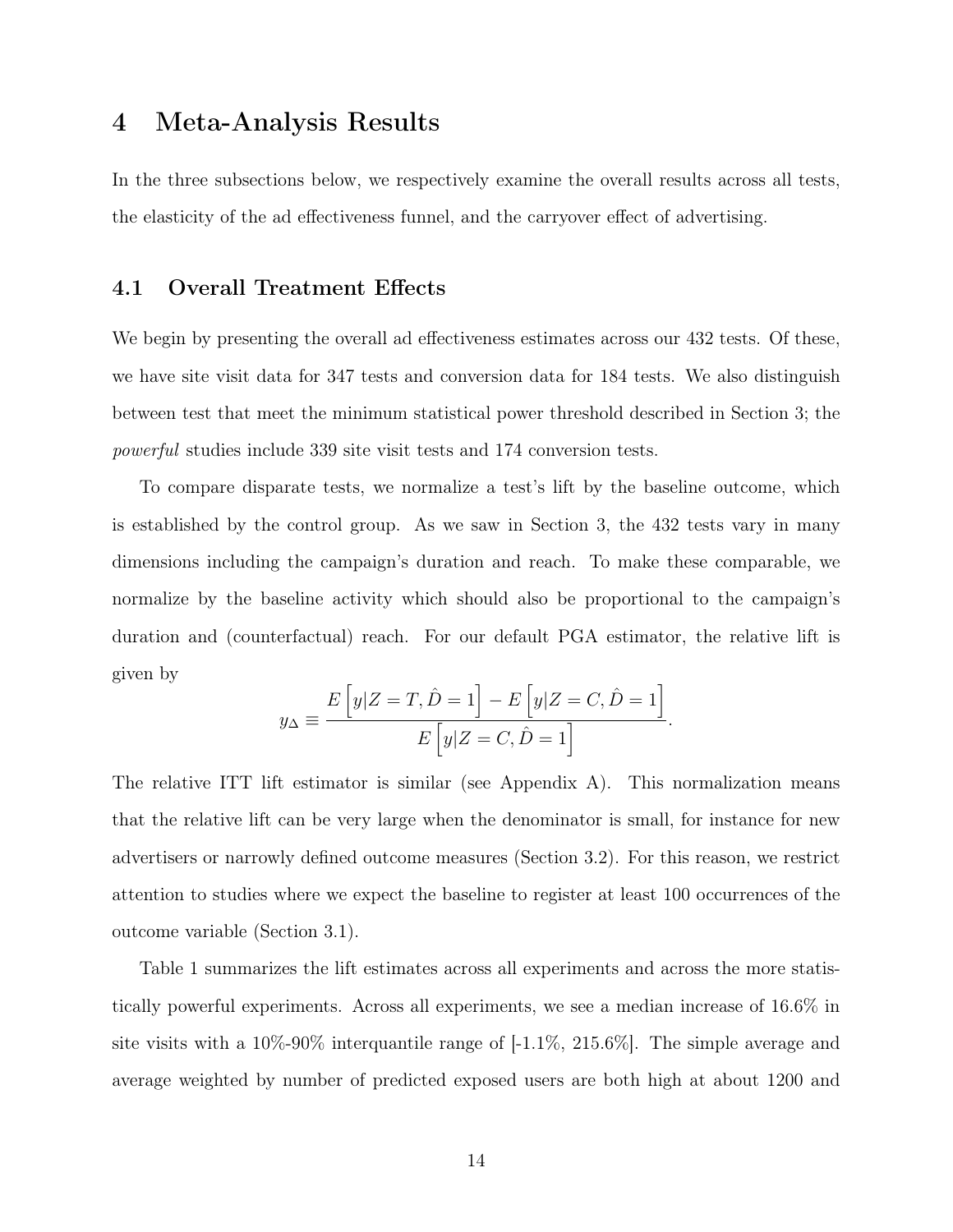800% due to influential outliers. The lift in conversions is smaller with a median increase of 8.1% and a 10%-90% interquantile range of [-8.9%, 83.4%]. The average and weighted average conversions are a more modest 19.9% and 25.3%. On the extensive margin, we see a median of 21.8% incremental visitors and 7.9% incremental converters. Turning to the powerful studies, we see that the average and weighted average of incremental site visits plummet to 75% and 113%, which indicates that outliers among the low-powered studies were driving the average.

Figures 1 and 2 illustrate the variability of the incremental visit and conversion point estimates across tests as well as the variability of the estimates themselves. The 95% confidence whiskers are wide in tests with small samples or tests that employ the ITT rather than LATE<sub>PGA</sub> estimator. As the histograms in the sidebars illustrate, the majority of the point estimates are positive for both visits (85%) and conversions (74%). The estimates are so variable that they give rise to negative point estimates and even cases that are negative and individually significant. Fewer that 2.5% of tests are negative and significant at the 2.5%, one-sided level, which is consistent with false positives. As Table 1 shows, the overall weight of evidence suggests a positive and jointly significant effect of advertising. Of 347 site-visit tests, 202 are significantly different from zero at the 5% two-sided level, and only 7 of those point estimates are negative. Of the 184 conversion tests, 57 are significant, and only 4 point estimates are negative.

This meta-study represents strong collective evidence that ads affect real-world consumer behavior. We use a binomial test to evaluate the joint statistical significance of the findings. Table 1 shows that 195 of the 347 site visit lift estimates are significant at the  $\alpha = 0.025$ one-sided level. The binomial test compares these 195 successes out of 347 trials to the null hypothesis of a 2.5% success rate for meeting that *p*-value threshold due to random chance. For visits, the binomial test returns a *p*-value of  $7.4 * 10^{-213}$ . Table 1 shows that across the other outcomes, the *p*-values vary between  $p = 6.5 * 10^{-289}$  and  $p = 1.8 * 10^{-34}$ . Taken together, these studies establish that online display ads increase both visits and conversions.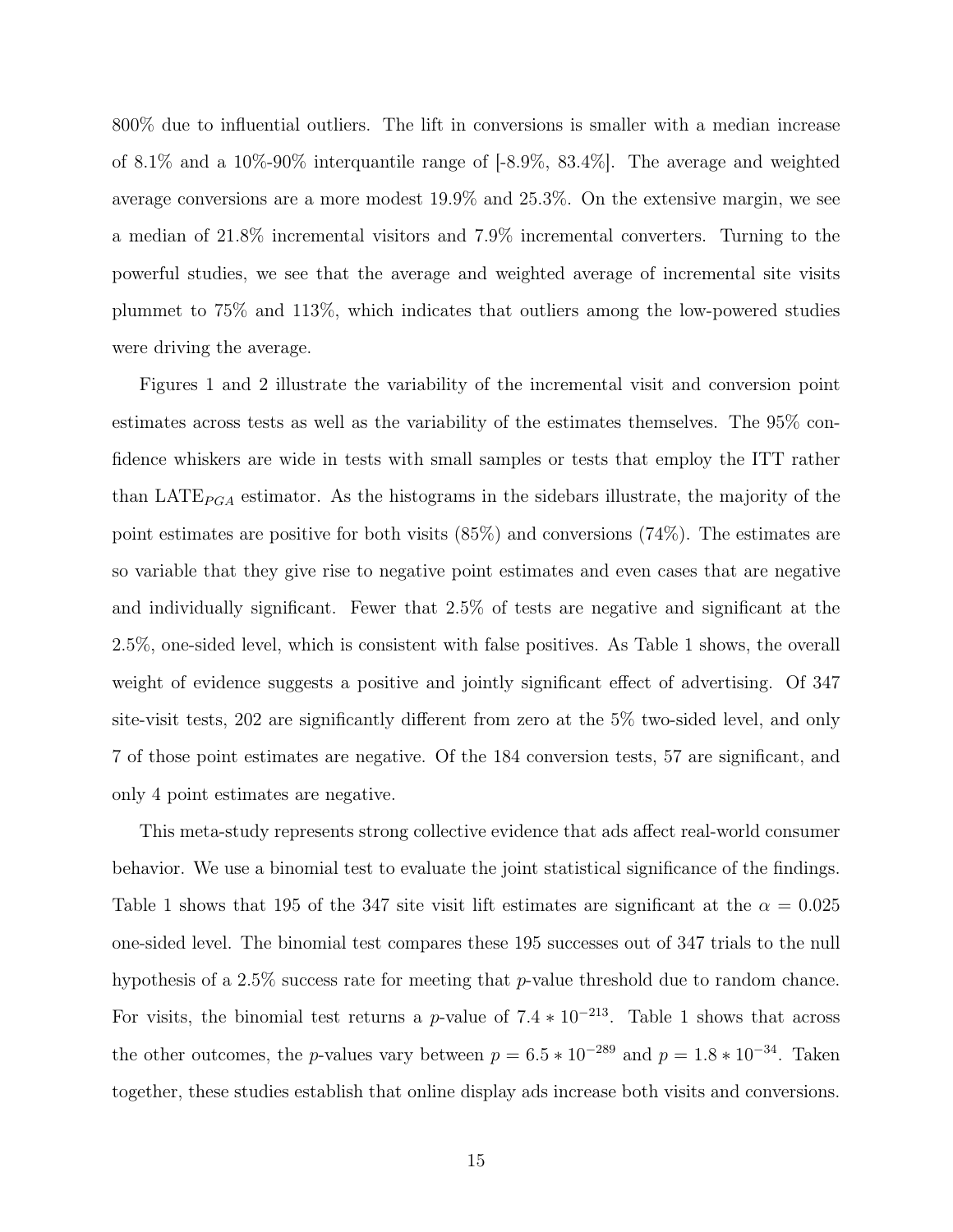This collective evidence compares favorably to the split-cable TV meta-studies. In Lodish et al. (1995a), 39% of the 292 weight tests have  $p \leq 0.2$ , one-sided. In a follow-up meta-study by Hu et al. (2007), 30% of the 210 weight and hold-out tests have  $p \leq 0.015$ , one-sided. We compute analogous binomial test *p*-values of  $p = 2.3 * 10^{-14}$  for the weight test in Lodish et al. (1995a) and  $p = 4.3 * 10^{-62}$  for the follow-up study by Hu et al. (2007).<sup>3</sup> To be clear, these comparisons do not mean that online display ads 'work' better than TV ads, rather we suspect our lift estimates are more precisely estimated because our sample sizes are much larger. Whereas our average sample size is 4 million, the split-cable TVs studies have on the order of 10,000 households. Nevertheless, the present meta-study differs from the split-cable meta-studies in many dimensions, so the studies are difficult to compare.

#### 4.2 Ad Effectiveness Funnel Elasticity

We wish to relate the relative incremental lift in upper-funnel outcomes to the relative incremental lift in lower-funnel outcomes. The marketing funnel describes the consumer journey from awareness to purchase. The funnel is a metaphor for the attrition that arises as consumers move through the stages along the path to purchase. Here, we consider site visits as our upper-funnel outcome and conversions as our lower-funnel outcome. This relationship will help practitioners and academics use the upper-funnel lift estimates to evaluate or optimize ad campaigns when lower-funnel outcomes are unavailable or too noisy.

Practitioners and academics often lack the sales and profit data from the bottom of the marketing funnel to determine the return on investment of advertising. When such data is available, Lewis & Rao (2015) point out that sales data is highly variable which hurts the statistical power of lift estimates. Instead, practitioners and academics frequently rely on upper funnel outcomes to evaluate advertising effectiveness. Many online display ad field experiments in the literature measure ad effects using various upper funnel outcomes: survey metrics including purchase intent and favorability (see e.g. Goldfarb & Tucker 2011; Bart

<sup>&</sup>lt;sup>3</sup>Note that the binomial tests of  $p \le 0.2$  and  $p \le 0.015$  of our data provide the same qualitative result.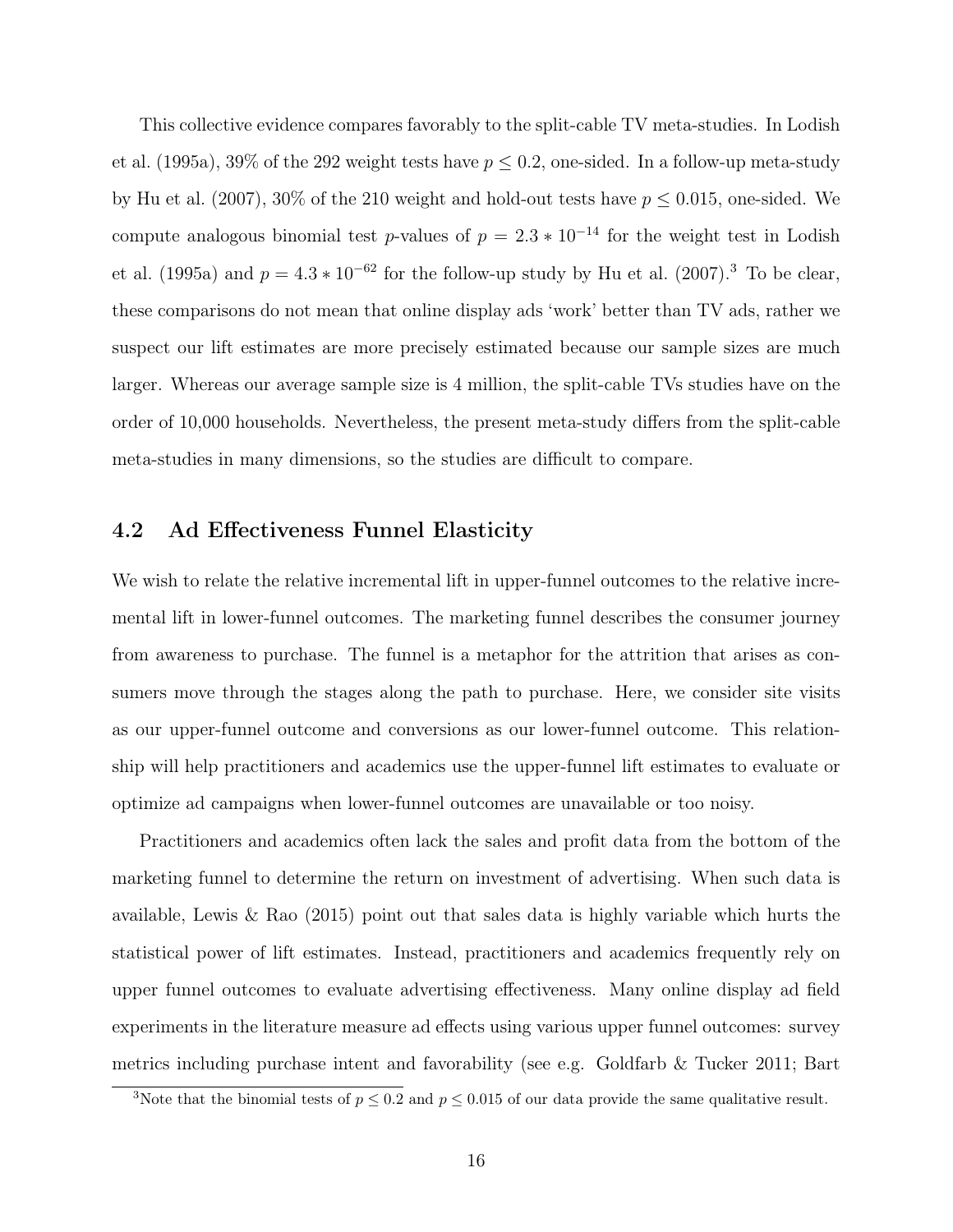et al. 2014), online search (e.g. Lewis & Nguyen 2015), site visits (e.g. Hoban & Bucklin (2015)), and likes on Facebook (e.g. Bakshy et al. 2012). The challenge lies in how marketers translate the effect of an ad on upper funnel outcomes to the subsequent effect on sales. If an ad generates a 10% lift in site visits, does this translate into less than, greater than, or equal to a 10% lift in sales? Firms could better optimize their ad choices if firms understood this relationship, yet previous work implicitly assumed but did not quantify this relationship. Here, we seek to quantify the relationship between the causal effect of advertising between outcomes in the marketing funnel. Though the relationship between this upper and lower funnel lifts varies across advertisers, we explore the distribution of this ratio and posit that marketing academics and practitioners could find the mean/median useful as an initial ruleof-thumb.

In Figure 3, we distinguish between the baseline and the incremental marketing funnel. The baseline funnel describes the attrition along the user's path to purchase in the absence of the focal campaign. Here, the baseline funnel is identified by the control group users' site visit  $y_C^U$  and conversion  $y_C^L$  outcomes. The incremental funnel describes the attrition along the purchase funnel for those incremental outcomes that are caused by the ads. The incremental funnel is identified by the experimental difference in user site visits,  $y_T^U - y_C^U$ , and conversions,  $y_T^L - y_C^L$ , between the treatment and control groups. The conversion rate in the baseline funnel is  $r_C \equiv y_C^L/y_C^U$  whereas the conversion rate in the incremental funnel is  $r_{\Delta} \equiv (y_T^L - y_C^L) / (y_T^U - y_C^U).$ 

The elasticity of the ad effectiveness funnel (denoted by  $\varepsilon_{\nabla}$ ) relates the proportional lift in the upper funnel outcome to the proportional lift in the lower funnel outcome. That is,

$$
\varepsilon_{\nabla} \equiv \frac{y_{\Delta}^L}{y_{\Delta}^U} = \frac{y_T^L - y_C^L}{y_C^L} / \frac{y_T^U - y_C^U}{y_C^U}.
$$
\n<sup>(7)</sup>

Figure 3 illustrates this relationship. The elasticity can also be interpreted as the ratio of the baseline conversion rate and the incremental conversion rate, as  $\varepsilon_{\nabla} = \frac{y_T^L - y_C^L}{y_T^U - y_C^U} / \frac{y_C^L}{y_C^U} = \frac{r_{\Delta}}{r_C}$ .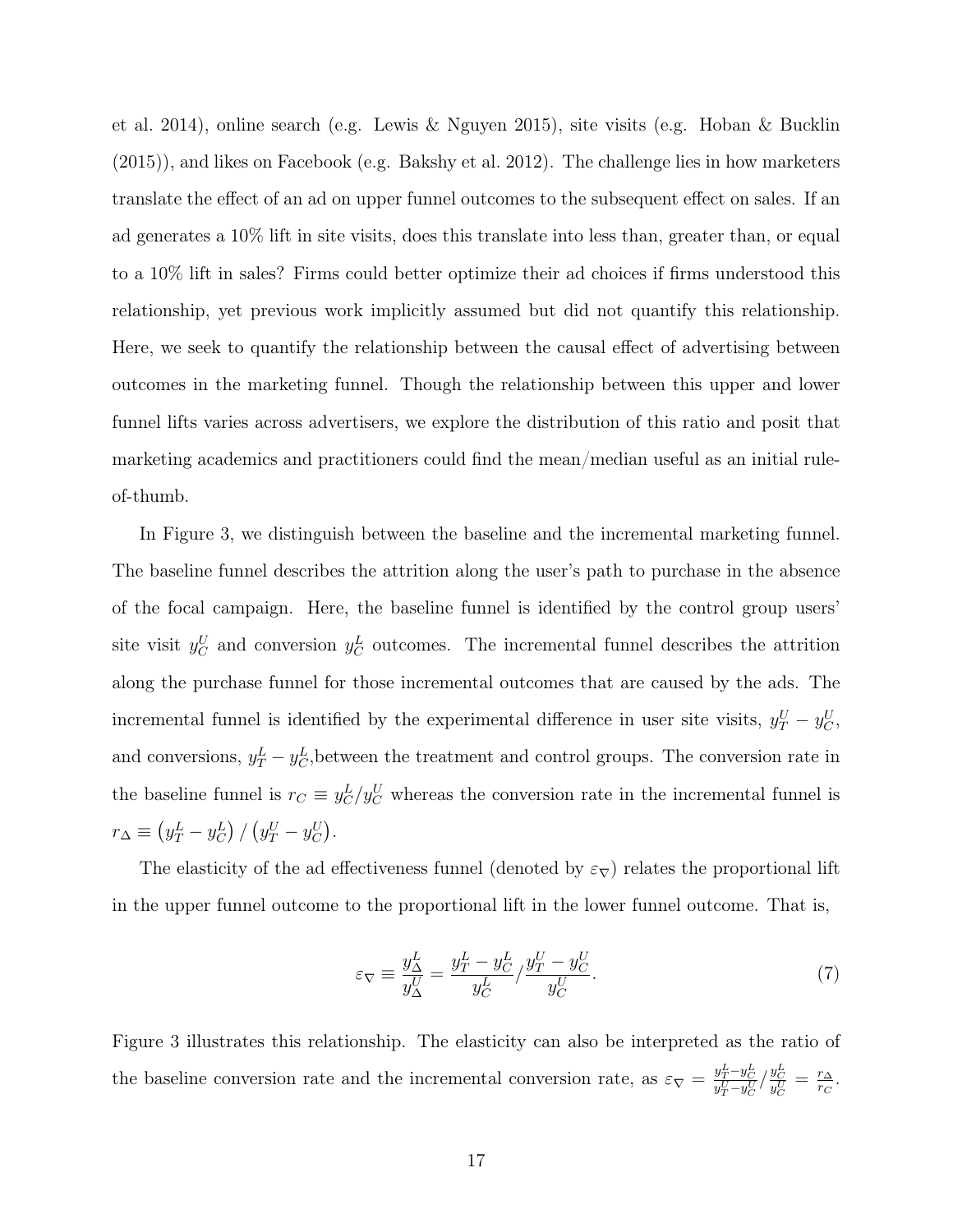Note that  $\varepsilon_{\nabla}$  is an elasticity in that it relates the percent change in the two lifts. However,  $\varepsilon_{\nabla}$  does not refer to a lever that the firm can pull as is the case with the price or advertising elasticity of demand. Nonetheless,  $\epsilon_{\nabla}$  can be thought of as the ratio between elasticities: the elasticity of advertising with respect to site visits and with respect to conversions in our case. When  $\varepsilon_{\nabla}$  is elastic ( $\varepsilon_{\nabla} > 1$ ), then the incremental site visits convert more often than those in the baseline funnel. When  $\varepsilon_{\nabla}$  is inelastic ( $\varepsilon_{\nabla}$  < 1), then the incremental site visits convert less often than those in the baseline funnel. Since both the baseline and incremental users who visit the advertiser's website are self-selected, whether  $\varepsilon_{\nabla}$  will be elastic or inelastic is unclear. Indeed, the literature provides conflicting evidence for the ad effectiveness funnel elasticity: online display ads in one field experiment were inelastic (Johnson et al., 2016a) and search ads were inelastic in one setting (Dai & Luca, 2016) but elastic in another (Sahni, 2015). Since the interpretation of  $\varepsilon_{\nabla}$  depends on the direction that it differs from 1, we seek to reject the null hypothesis  $H_0$ :  $\varepsilon_{\nabla} = 1$  by running a *t*-test.

The heterogeneity in outcome data requires that we filter the studies to meaningfully estimate  $\varepsilon_{\nabla}$ . First, we limit our analysis to the 92 experiments for which we have distinct site visit and conversion outcome data and for which site visitors exceed converters. All the studies satisfying this first step satisfy our power condition from Section 3.1. Second, we require that the lift in the upper-funnel outcome satisfy the significance threshold that the *t*-statistic *>* 1. Until now, we avoided restricting the studies based on their estimated lift in order to ensure that the results are representative. Since  $y^U_\Delta$  is the the denominator in eq. (7),  $y^U_\Delta$  close to 0 will make  $\varepsilon_\nabla$  very large and give it undue influence in the average. Moreover, requiring  $y^U_\Delta$  to be positive ensures that  $\varepsilon_\nabla$  will have the same sign as  $y^L_\Delta$ , so that the sign of  $\varepsilon_{\nabla}$  is easier to interpret. Requiring  $t > 1$  is analogous to passing a one-sided test with  $\alpha = 0.159$ , a slightly stricter criterion than the meta-analysis in Lodish et al. (1995a) which uses a one-sided  $\alpha = 0.20$ . These restrictions for both site visitors and visits reduce our sample to 69 experiments.

We find that the ad effectiveness funnel is most often inelastic. Table 2 presents our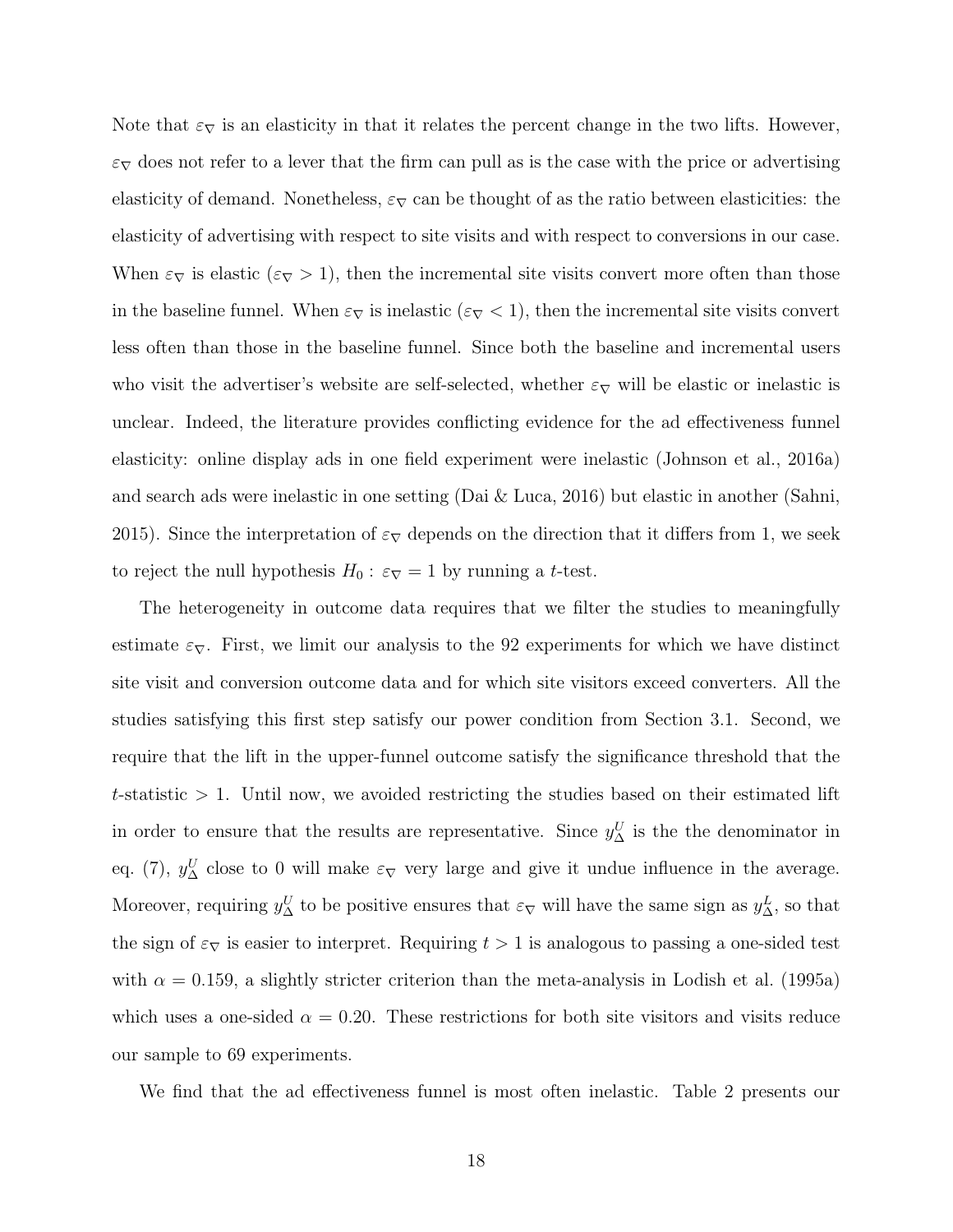average estimates for  $\varepsilon_{\nabla}$  and *t*-tests for  $\varepsilon_{\nabla} = 1$  for different interquantile ranges of  $\varepsilon_{\nabla}$  from 100% down to 80% to avoid influential outliers. Examining all studies, we find that the average  $\varepsilon_{\nabla} = -0.967$  (*t* = -0.05) when comparing incremental site visitors to incremental converters. As the data window narrows, the average  $\varepsilon_{\nabla}$  becomes significantly different from 0 with  $\varepsilon_{\nabla} = 0.694$  (*t*=-2.30) for the 95% interquantile range and  $\varepsilon_{\nabla} = 0.569$  (*t*=-5.57) for the 80% interquantile range. Similarly, we find the average  $\varepsilon_{\nabla} = 0.568$  (*t*=-0.57) when comparing incremental visits and conversions for all studies. As the data window narrows, the average  $\varepsilon_{\nabla}$  again significantly deviates from  $\varepsilon_{\nabla} = 1$  with  $\varepsilon_{\nabla} = 0.671$  (*t*=-1.88) for the 95% interquantile range and  $\varepsilon_{\nabla} = 0.596$  (*t*=-4.75) for the 80% interquantile range.  $\varepsilon_{\nabla}$  is thus consistently between 0.6 and 0.7 when we ignore outliers. In other words, an advertiser with a 10% lift in site visits should expect on average to find a 6% or 7% lift in conversions.

Figures 4 and 5 illustrate the distribution of the funnel elasticity separately at the extensive and overall margins. We see that  $\varepsilon_{\nabla}$  < 1 the majority of the time; however, we see heterogeneity in the average funnel elasticity even within the 95% interquantile range of elasticities and after filtering out many experiments. Table 3 summarizes the heterogeneous distribution of elasticities for the individual tests: the median of  $\varepsilon_{\nabla}$  is 0.51 for visitors to converters and 0*.*58 for visits to conversions.

#### 4.3 Carryover Effects

We measure the carryover effect of online display advertising after the campaigns end. To begin, we denote the cumulative outcome  $y(\tau)$  from the beginning of the campaign to  $\tau$  days after the end of the campaign. The cumulative *absolute* lift estimator after  $\tau$  days is then

$$
\Delta y\left(\tau\right) \equiv E\left[y\left(\tau\right)|Z = T, \hat{D} = 1\right] - E\left[y\left(\tau\right)|Z = C, \hat{D} = 1\right]
$$

for the default PGA estimator. The fallback ITT estimator only conditions on treatment assignment (see eq. 4). The cumulative nature of the outcome means that the cumulative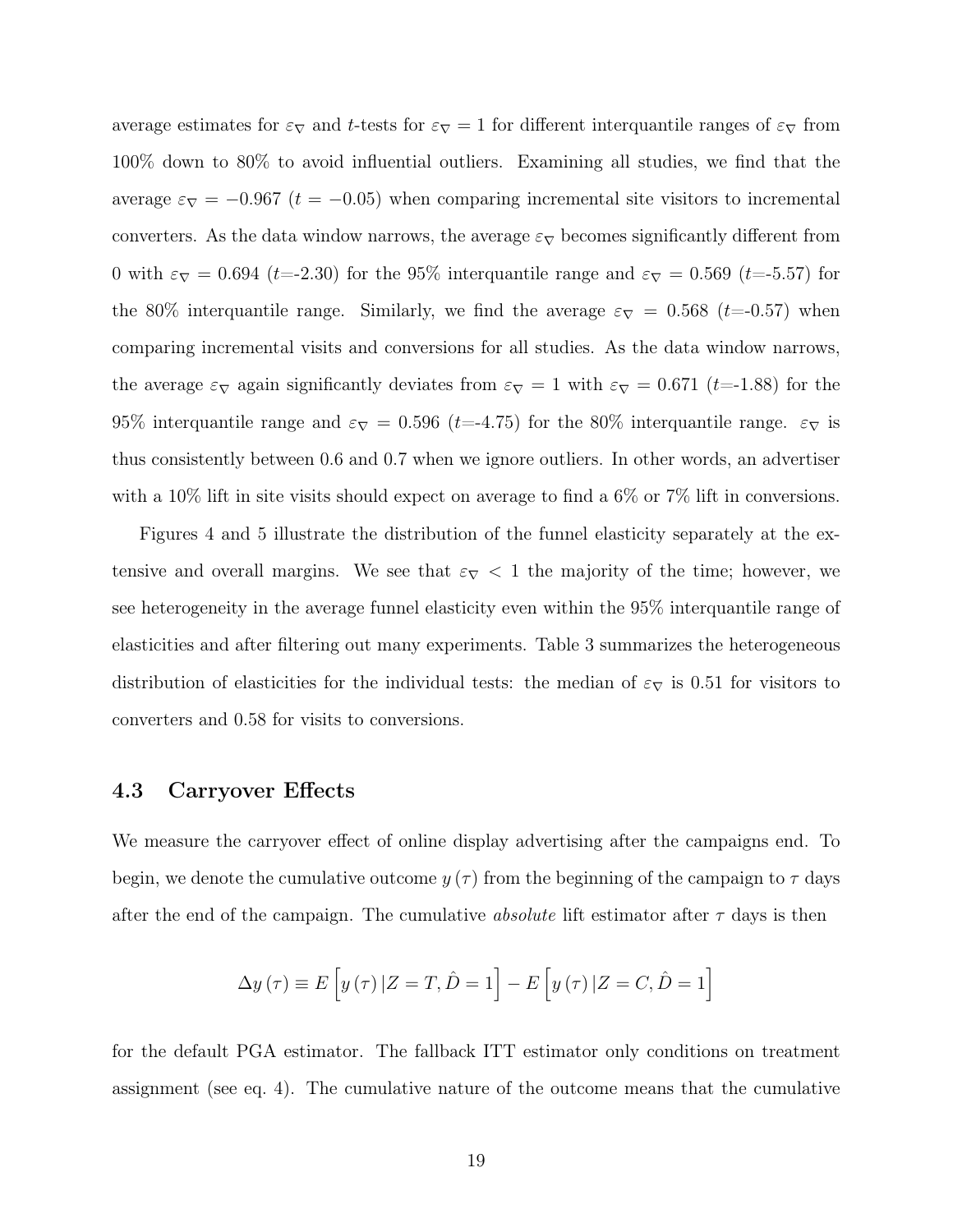absolute lift estimator  $\Delta y(\tau) = \Delta y(0) + (\Delta y(\tau) - \Delta y(0))$  can be decomposed into the in-campaign absolute lift  $\Delta y$  (0) and absolute carryover  $\Delta y$  ( $\tau$ )  $-\Delta y$  (0), which is the postcampaign lift. We define the *relative carryover*, which normalizes the absolute carryover by the in-campaign absolute lift, as

$$
Carryover_{\tau} \equiv \frac{\Delta y\left(\tau\right) - \Delta y\left(0\right)}{\Delta y\left(0\right)} = \frac{\Delta y\left(\tau\right)}{\Delta y\left(0\right)} - 1. \tag{8}
$$

Thus,  $Carryover_\tau > 0$  would be in line with most analytical models which posit a positive carryover (see e.g. Nerlove & Arrow 1962); whereas  $Carryover_7 < 0$  means that the ads cause users to substitute their online site visits forward in time.

Estimating the carryover effect of a campaign presents a statistical power problem. Lewis & Rao (2015) draw attention to the statistical power challenge in measuring online display ad effectiveness: ad effects are small relative to the variance in marketing outcomes, so that ad estimates will be imprecise even in large samples. Lewis et al. (2015) elaborate that this problem is compounded for measuring carryover because the absolute value of the carryover effect is plausibly smaller than the during-campaign effect—for a given time period. In other words, the lift in the outcome is smaller after the campaign but the noise in the outcome variable is unchanged after the campaign. Consequently, we expect our carryover estimates to be highly variable and should be interpreted accordingly. Given that single studies are imprecise, we leverage the meta-study to draw general conclusions about the form of carryover.

Due to the statistical power problem, we focus on the outcomes with greater effect size and more study observations: site visits and site visitors. We also restrict our sample in several ways. We begin with the 339 tests that meet out power threshold (see Section 3). To eliminate deactivated pixels from the data, we drop cases where the number of visits and visitors does not change in a week for either the treatment or control groups. We measure the campaign lift up to 28 days after the campaign, so we only examine the 128 experiments in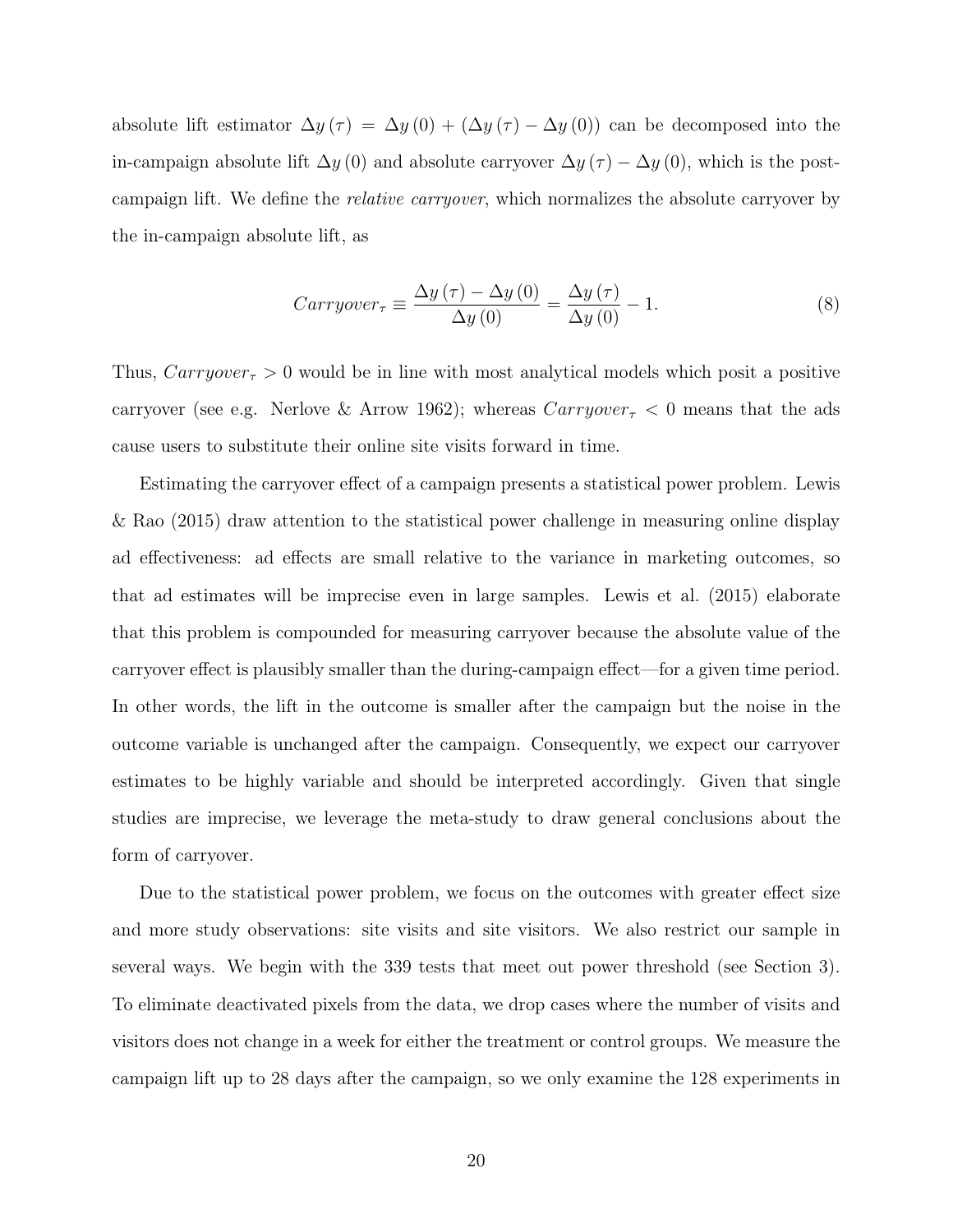our sample that include at least 28 days of post-experiment data. To improve our statistical power, we restrict our analysis to estimates with  $t > 1$  for  $y_{\Delta}(0)$ . Again, this is analogous to passing a one-sided test with *p* = 0*.*159 following Lodish et al. (1995b) who use a one-sided *p* = 0*.*20 criterion. Also, restricting attention to positive in-campaign lift estimates also allows for a straightforward interpretation of the relative carryover: the relative carryover will have the same sign as the absolute carryover. We impose the *t >* 1 restriction on both the site visits (drops 36 studies) and visitors (drops 29 studies) since the two have substantial overlap (39 studies). These restrictions reduce our sample to 89 studies.

We are interested in both the sign and magnitude of the relative carryover. In Figures 6 and 7, we see the distribution of the relative carryover 28 days after the campaign for both site visitors and site visits. Throughout, we restrict attention to the 83 studies in the 95% interquantile range of the  $Carryover_\tau$  variable to avoid influential outliers. The relative carryover estimates are heterogeneous and skew towards the positive side for visits, but the visitor carryover estimates are balanced between positive and negative carryover. Among all 89 studies, the relative carryover is weakly positive 49% of the time for visitors and 65% of the time for site visits. Like in Section 4.2, we test the null hypothesis that carryover is zero using a *t*-test. Table 4 presents the average carry-over for both visitors and visits and for 7, 14, 21 and 28 days after the campaign. All estimates suggest a positive carryover that is highly significant for visits (*t*-statistics*>* 2*.*88) but less so for visitors (*t*-statistics between 1.18 and 2.00). After 7 days, the average carryover is  $2.6\%$  ( $t=1.93$ ) for visitors and  $6.3\%$  $(t=3.05)$  for visits. After 28 days, the average carryover is 6.2%  $(t=2.00)$  for visitors and 16.4% (*t*=2.88) for visits. Table 5 presents the percentiles of the relative carryover across weeks. We see that the median carryover estimates are more modest: 0.0% for visitors and 2.9% for visits 28 days after the campaigns. The median advertiser should therefore expect little or no carryover after the campaign.

Our relative carryover estimates suggest a more modest effect than the split-cable TV studies in the second meta-study by Lodish et al. (1995b). They focus on 42 studies that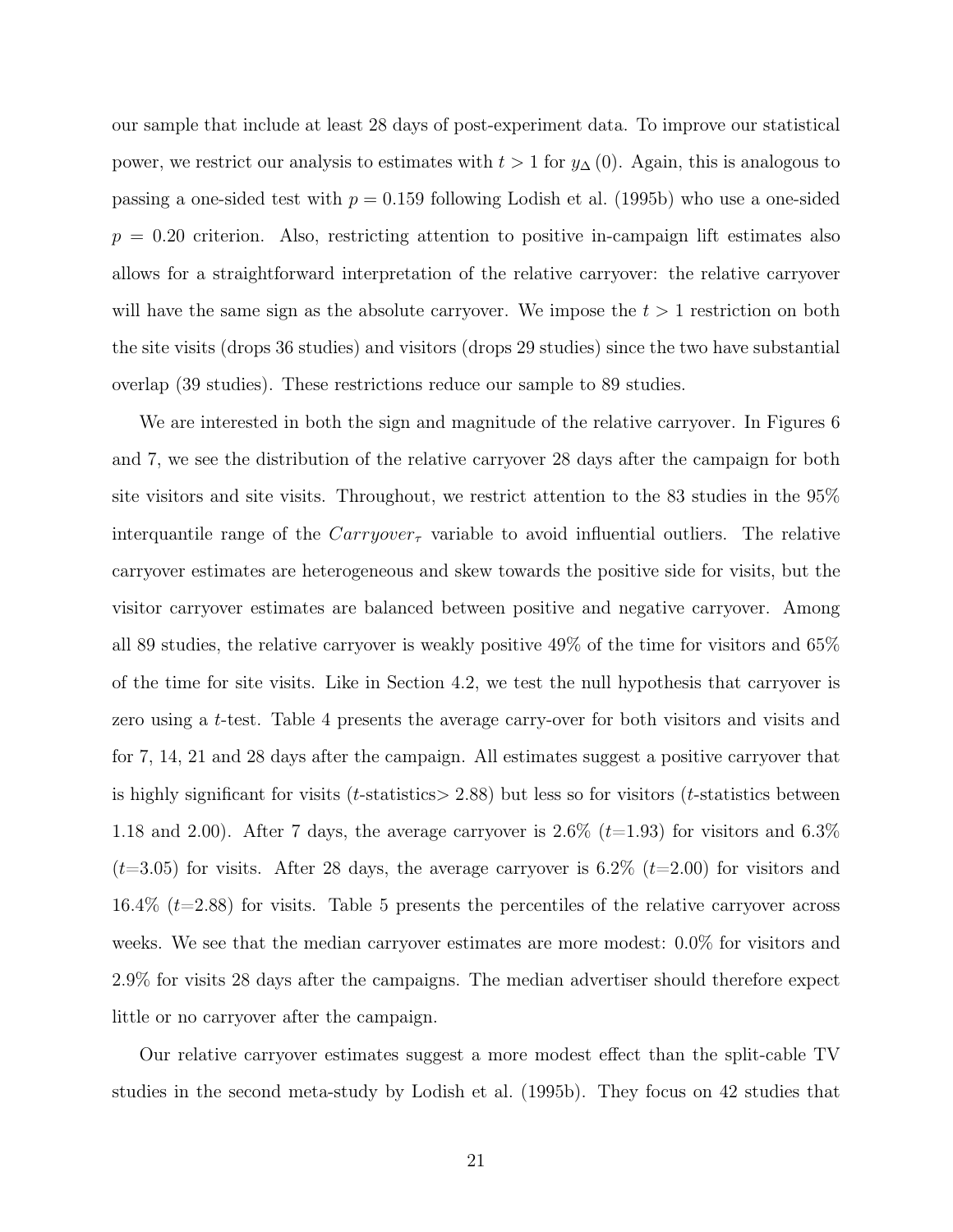demonstrate a significant lift during the campaign at the one-sided  $\alpha = 0.2$  level. They estimate an average of about a 100% relative carryover. Nonetheless, they consider a longer time horizon: the 2-year post campaign lift from a 1-year television campaign. Moreover, cookie churn will attenuate our carryover estimates as users who delete their cookies can no longer be connected to their later outcomes on the advertiser's site. Still, Sahni (2015) suggests much higher carryover effect in search ads for restaurants: the ad effect decays exponentially at a rate of about 0.90 per week. Though our estimates are noisy, they suggest that some campaigns may have had a negative carryover. In future research, we hope to explore the determinants of the sign and magnitude of the carryover as well as appropriate functional form assumptions for the carryover effect.

# 5 Conclusion

In this paper, we present strong evidence that online display ads increase site visits and conversions. While we see heterogeneity in relative ad effectiveness throughout our study, the median lift is 16% for visits and 8% for conversions. We also find heterogeneity when we measure the elasticity of the ad effectiveness funnel and the carryover effect. Nonetheless, we suggest rules of thumb for marketers: incremental upper-funnel lift on average mean a less-than-proportional lower-funnel lift (elasticity of roughly 0.5-0.7) and the average fourweek carryover effect is 6% for visitors and 16% for visits. These rules of thumb should help marketers make better use of their ad effectiveness estimates.

This meta-analysis provides a big-picture view of ad effectiveness measurements. However, a key theme here is the heterogeneity in ad effects and relationships that caution against a single theory. This heterogeneity is a natural consequence of different advertisers from different industries, choosing different advertising goals, and measuring different outcomes. This suggests that individual advertisers will find repeated experimentation helpful for identifying regularities in the effectiveness of their own ads.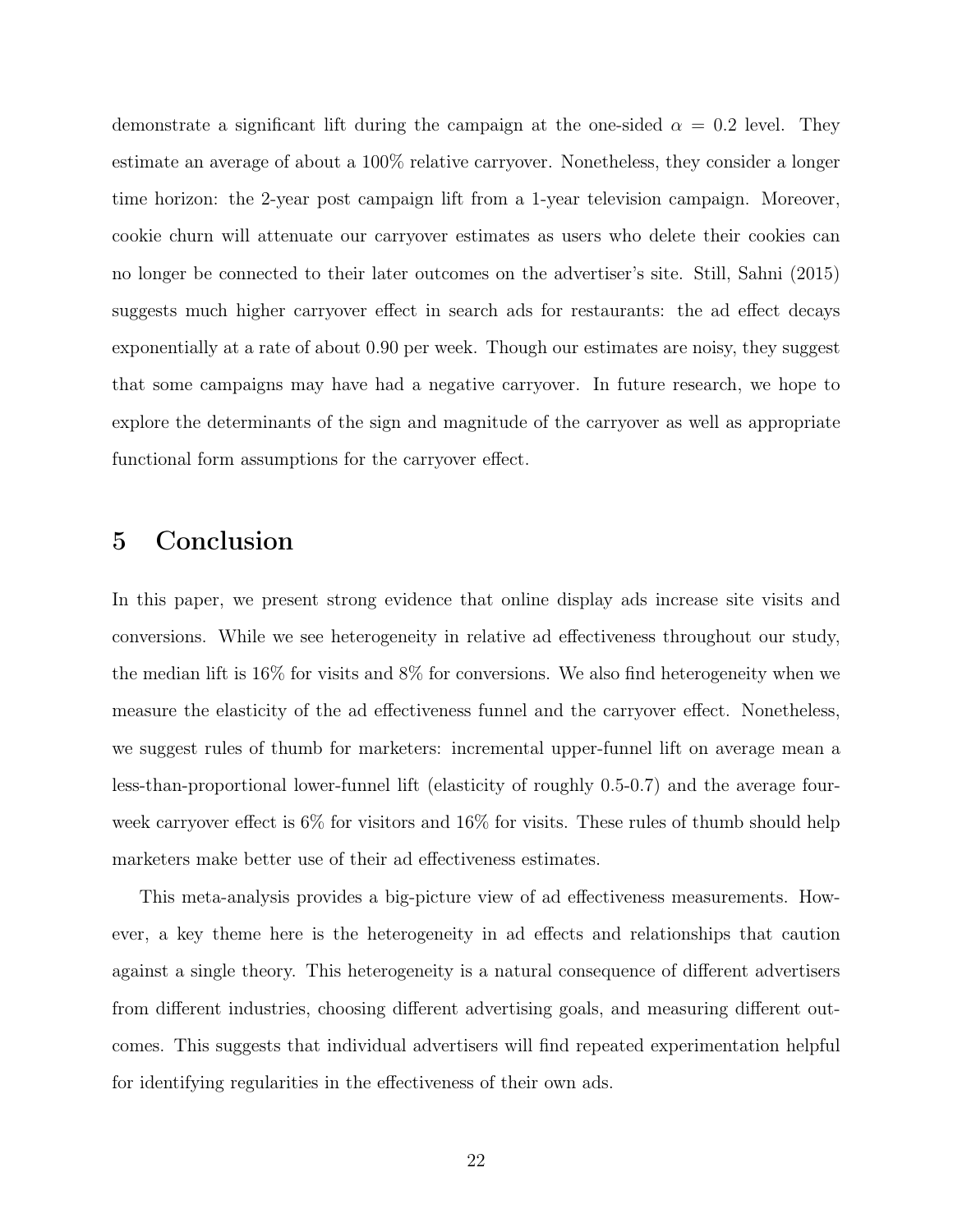# References

- Bakshy, E., Eckles, D., Yan, R., & Rosenn, I. (2012). Social influence in social advertising: evidence from field experiments. In *Proceedings of the 13th ACM Conference on Electronic Commerce* (pp. 146–161).
- Bart, Y., Stephen, A. T., & Sarvary, M. (2014). Which products are best suited to mobile advertising? A field study of mobile display advertising effects on consumer attitudes and intentions. *Journal of Marketing Research*.
- Bleier, A. & Eisenbeiss, M. (2015). Personalized online advertising effectiveness: The interplay of what, when, and where. *Marketing Science*, 34(5).
- Clarke, D. G. (1976). Econometric measurement of the duration of advertising effect on sales. *Journal of Marketing Research*, (pp. 345–357).
- Coey, D. & Bailey, M. (2016). People and cookies: Imperfect treatment assignment in online experiments. In *WWW 2016*.
- Dai, W. & Luca, M. (2016). Effectiveness of paid search advertising: Experimental evidence. In *Presented at NBER Economics of IT and Digitization 2016*.
- eMarketer (2016). US digital display ad spending to surpass search ad spending in 2016.
- Facebook (2016). How we're making ad measurement more insightful. Facebook for Business News.
- Gluck, M. (2011). *Best Practices for Conducting Online Ad E*ff*ectiveness Research*. Technical report, Internet Advertising Bureau.
- Goldfarb, A. & Tucker, C. (2011). Online display advertising: Targeting and obtrusiveness. *Marketing Science*, 30(3), 389–404.
- Google (2015). Where ads might appear in the display network.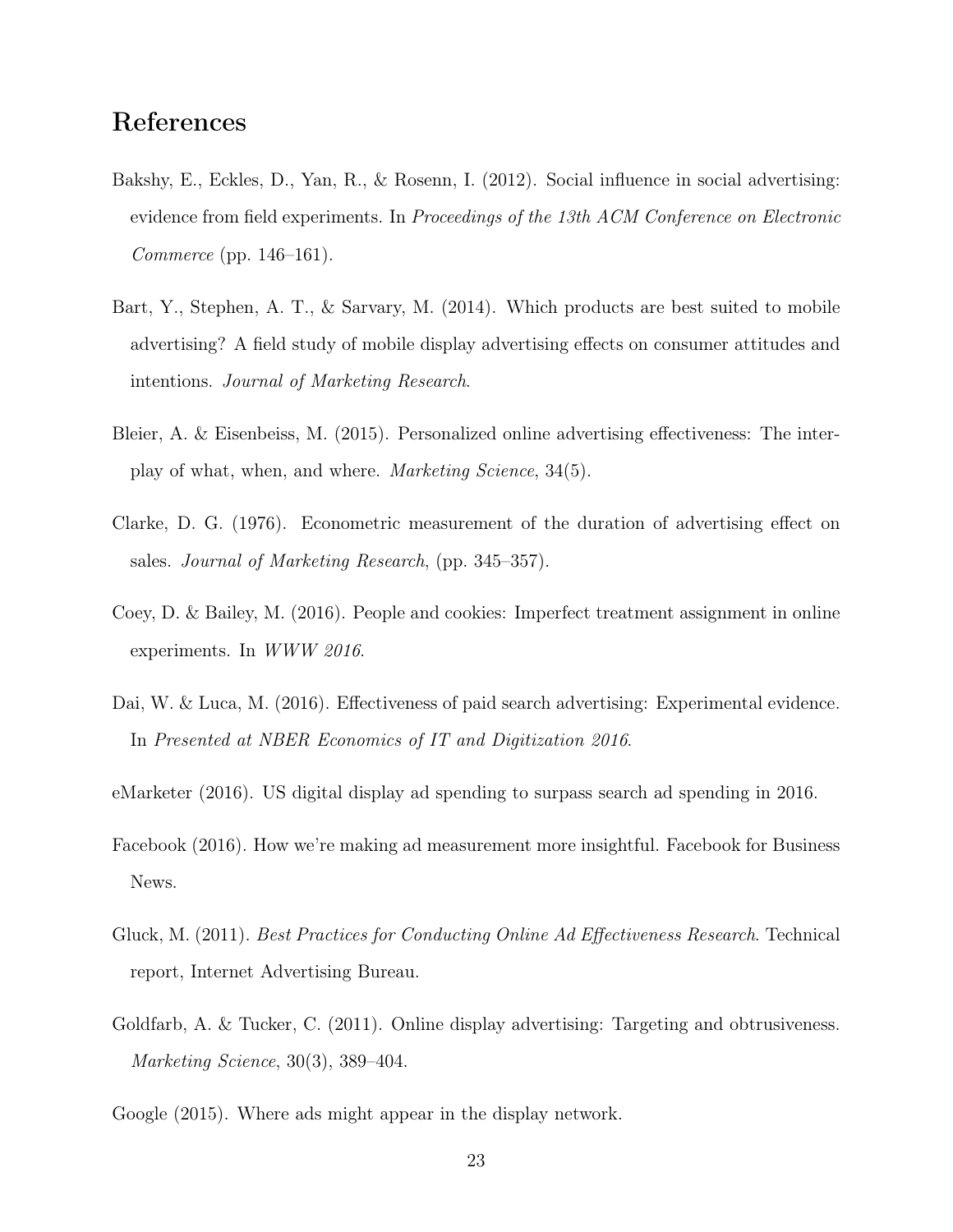- Gordon, B. R., Zettelmeyer, F., Bhargava, N., & Chapsky, D. (2016). A comparison of approaches to advertising measurement: Evidence from big field experiments at Facebook. White Paper.
- Hoban, P. R. & Bucklin, R. E. (2015). Effects of internet display advertising in the purchase funnel: Model-based insights from a randomized field experiment. *Journal of Marketing Research*, 52(3), 375–393.
- Hu, Y., Lodish, L. M., & Krieger, A. M. (2007). An analysis of real world TV advertising tests: A 15-year update. *Journal of Advertising Research*, 47(3), 341.
- Imbens, G. W. & Angrist, J. D. (1994). Identification and estimation of local average treatment effects. *Econometrica*, 62(2), 467–475.
- Johnson, G. A., Lewis, R. A., & Nubbemeyer, E. I. (2016a). Ghost ads: Improving the economics of measuring ad effectiveness. *Available at SSRN*.
- Johnson, G. A., Lewis, R. A., & Reiley, D. (2016b). When less is more: Data and power in advertising experiments. *Marketing Science*. Forthcoming.
- Lambrecht, A. & Tucker, C. (2013). When does retargeting work? Information specificity in online advertising. *Journal of Marketing Research*, 50(5), 561–576.
- Lewis, R., Rao, J. M., & Reiley, D. H. (2015). Measuring the effects of advertising: The digital frontier. In A. Goldfarb, S. M. Greenstein, & C. E. Tucker (Eds.), *Economic Analysis of the Digital Economy*. University of Chicago Press.
- Lewis, R. A. (2010). *Measuring the E*ff*ects of Online Advertising on Human Behavior Using Natural and Field Experiments*. PhD thesis, MIT Dept of Economics.
- Lewis, R. A. & Nguyen, D. (2015). Display advertising's competitive spillovers to consumer search. *Quantitative Marketing and Economics*, 13(2), 93–115.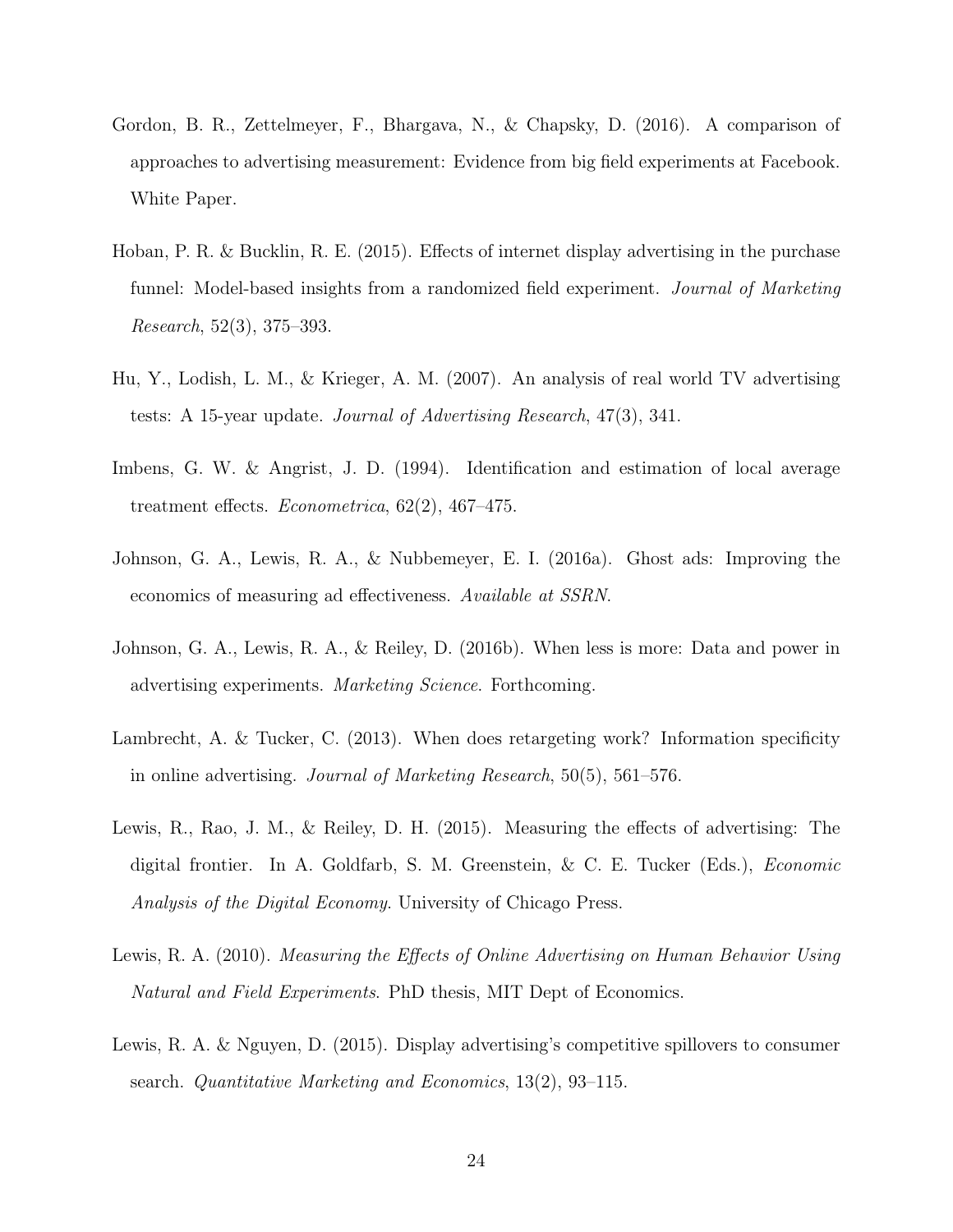- Lewis, R. A. & Rao, J. M. (2015). The unfavorable economics of measuring the returns to advertising. *Quarterly Journal of Economics*, 130(4), 1941–1973.
- Lodish, L., Abraham, M., Kalmenson, S., Livelsberger, J., Lubetkin, B., Richardson, B., & Stevens, M. (1995a). How TV advertising works: A meta-analysis of 389 real world split cable TV advertising experiments. *Journal of Marketing Research*, 32(2), 125–139.
- Lodish, L. M., Abraham, M. M., Livelsberger, J., Lubetkin, B., Richardson, B., & Stevens, M. E. (1995b). A summary of fifty-five in-market experimental estimates of the long-term effect of TV advertising. *Marketing Science*, 14(3), G133–G140.
- Nerlove, M. & Arrow, K. J. (1962). Optimal advertising policy under dynamic conditions. *Economica*, 29(114), pp. 129–142.
- Sahni, N. (2015). Effect of temporal spacing between advertising exposures: Evidence from an online field experiment. *Quantitative Marketing and Economics*, 13(3), 203–247.
- Sahni, N. (2016). Advertising spillovers: Field experimental evidence and implications for returns from advertising. *Journal of Marketing Research*, 53(4).
- Sethuraman, R., Tellis, G. J., & Briesch, R. A. (2011). How well does advertising work? generalizations from meta-analysis of brand advertising elasticities. *Journal of Marketing Research*, 48(3), 457 – 471.
- Shrivastava, A. (2015). Understanding the impact of Twitter ads through conversion lift reports. Twitter blog.
- Simester, D., Hu, J., Brynjolfsson, E., & Anderson, E. (2009). Dynamics of retail advertising: Evidence from a field experiment. *Economic Inquiry*, 47(3), 482–499.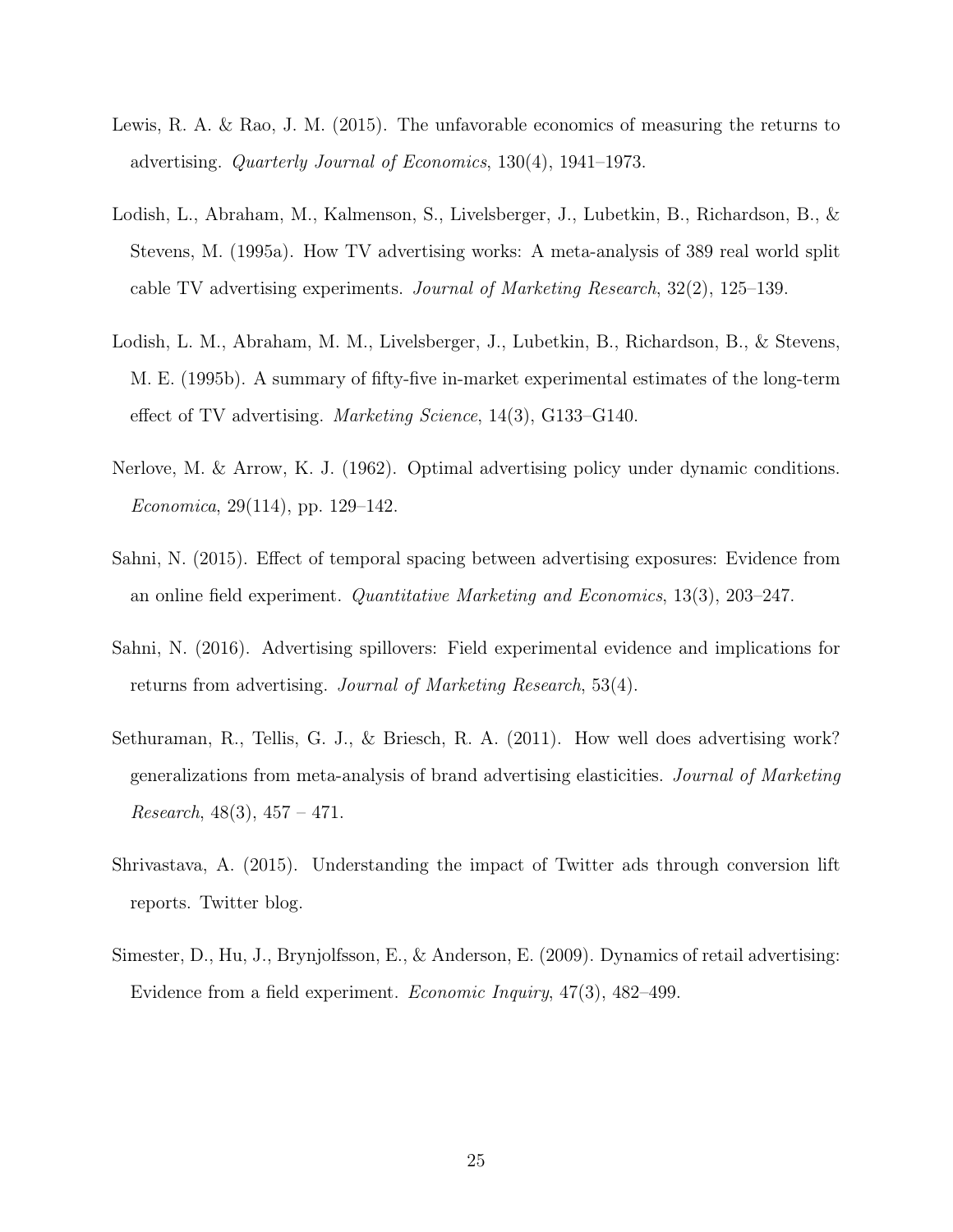# Figures & Tables



Figure 1: Incremental site visits across all 347 experiments with 95% confidence intervals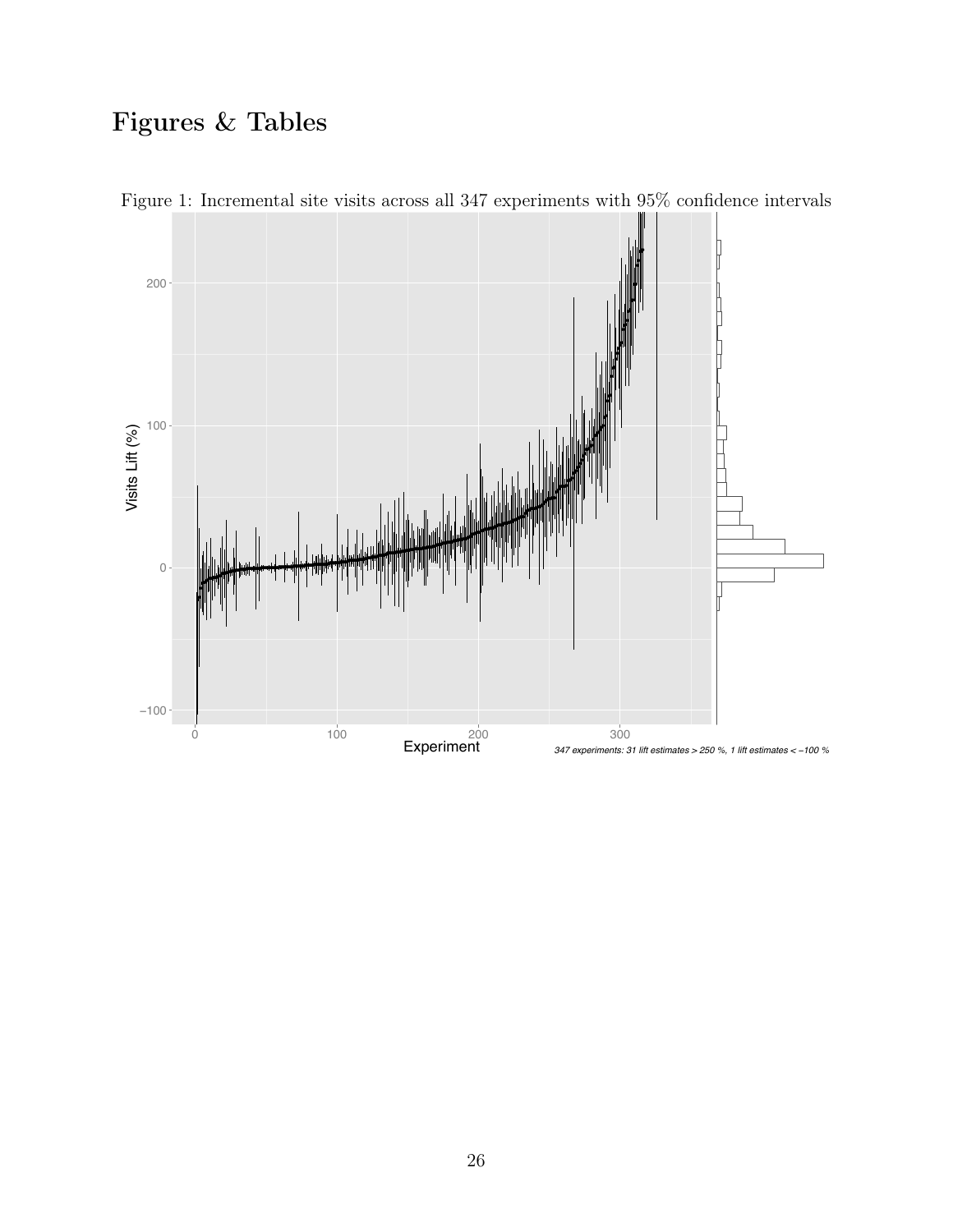

Figure 2: Incremental conversions across all 184 experiments with 95% confidence intervals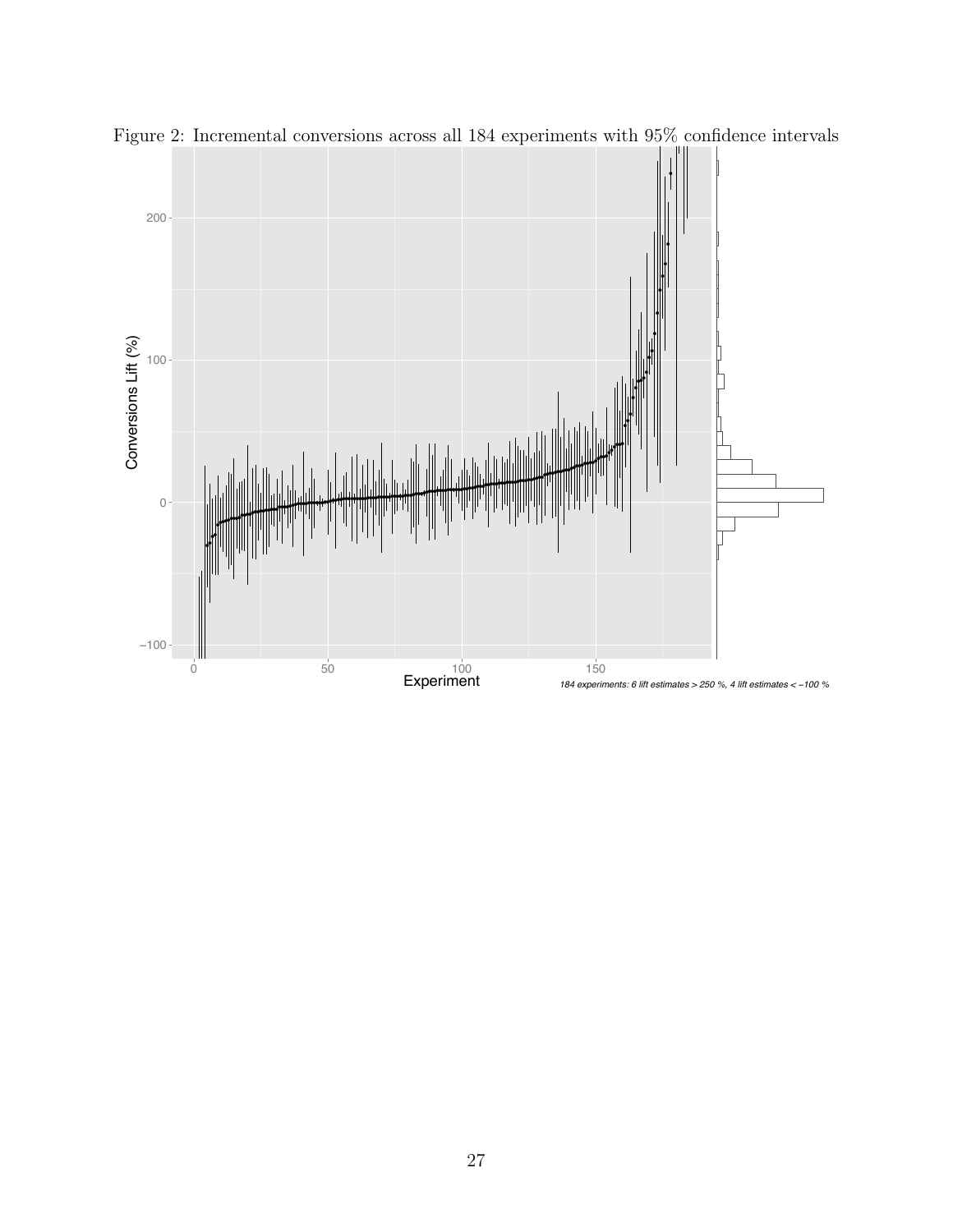

Figure 3: Ad effectiveness funnel elasticity: Relating lower funnel to upper funnel outcomes

Figure 4: Extensive ad effectiveness funnel: Incremental visitors to converters



Notes: Includes  $65$  studies in the  $95\%$  interquantile range of the funnel elasticity.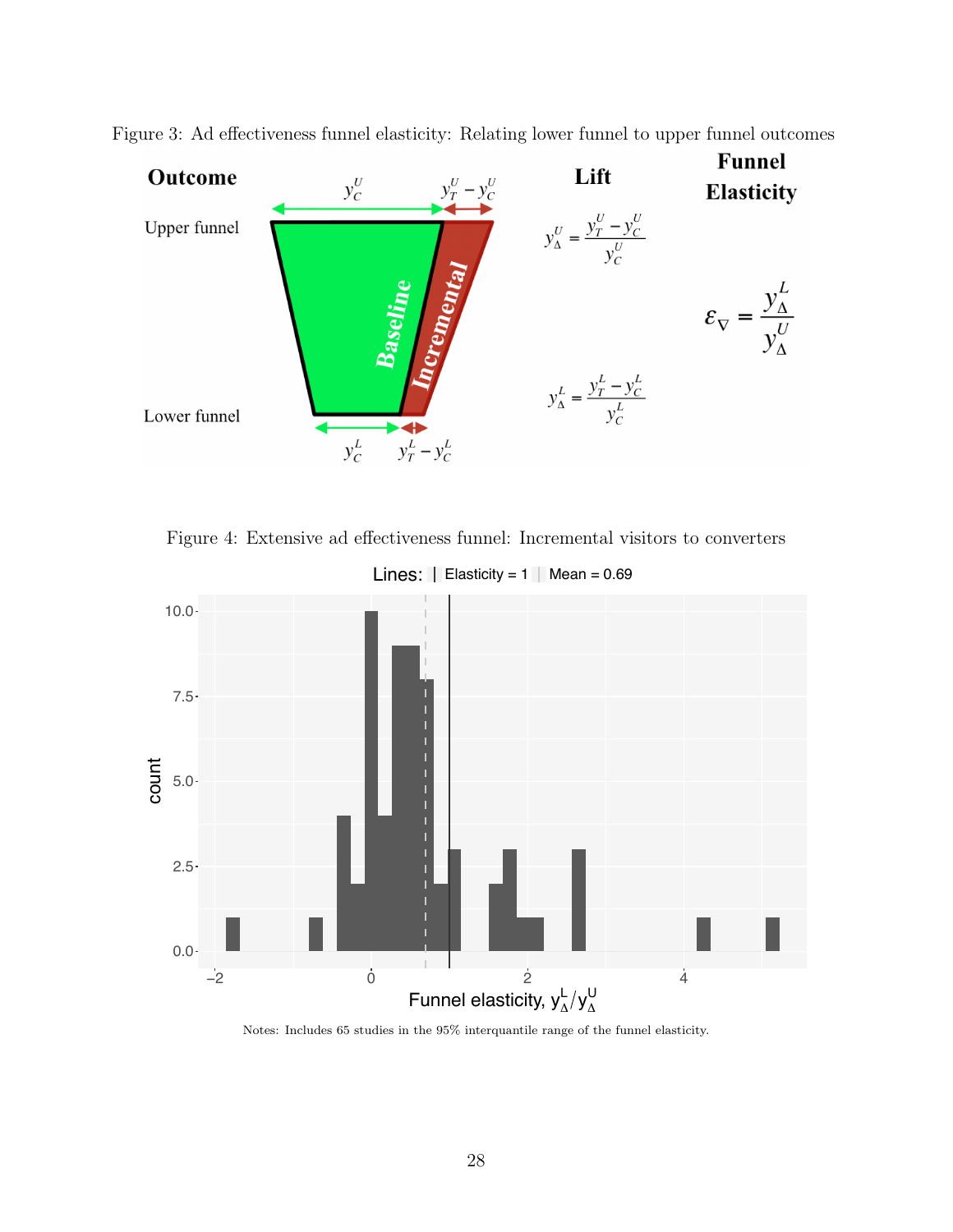

Figure 5: Ad effectiveness funnel: Incremental visits to conversions

Notes: Includes 65 studies in the 95% interquantile range of the funnel elasticity.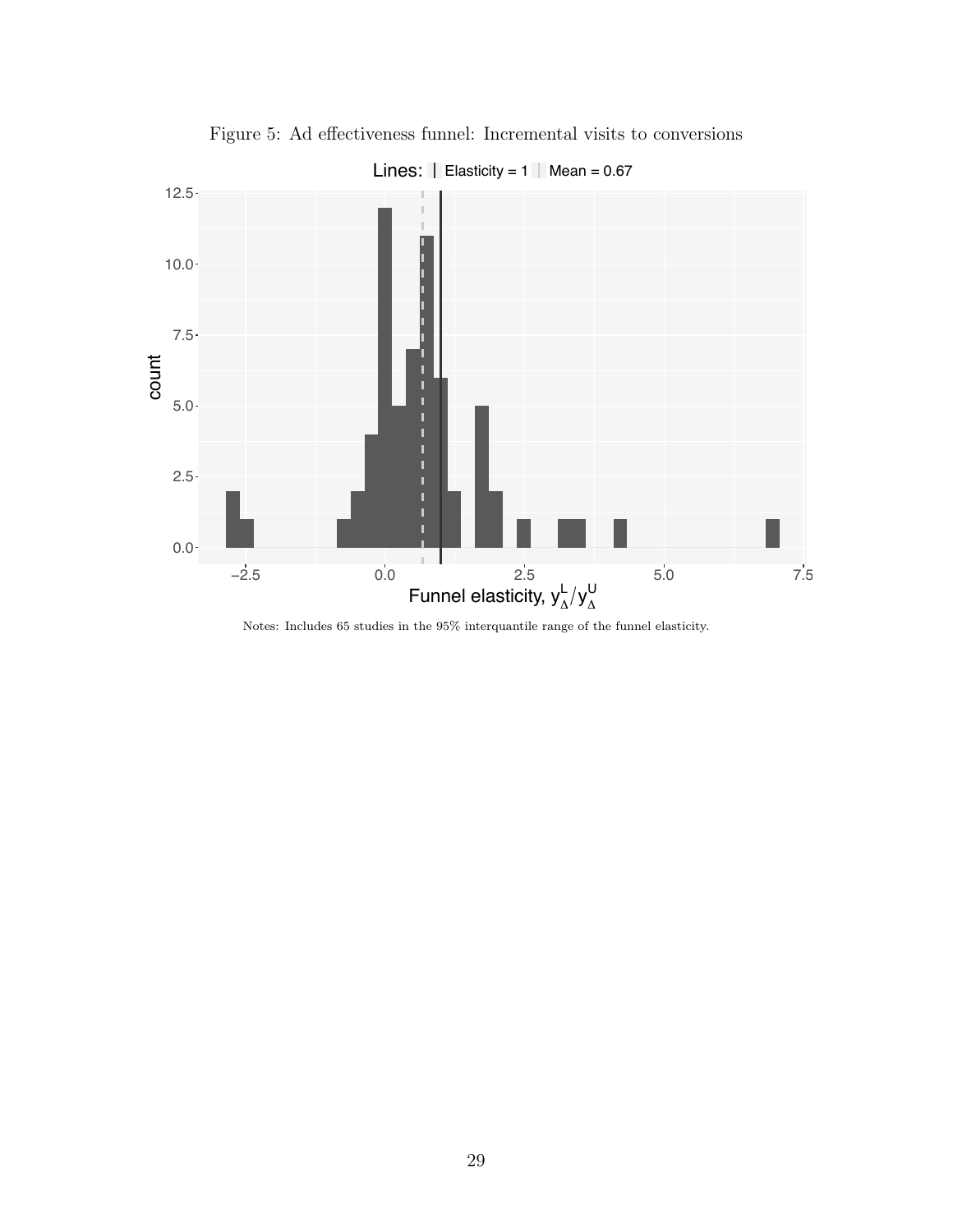



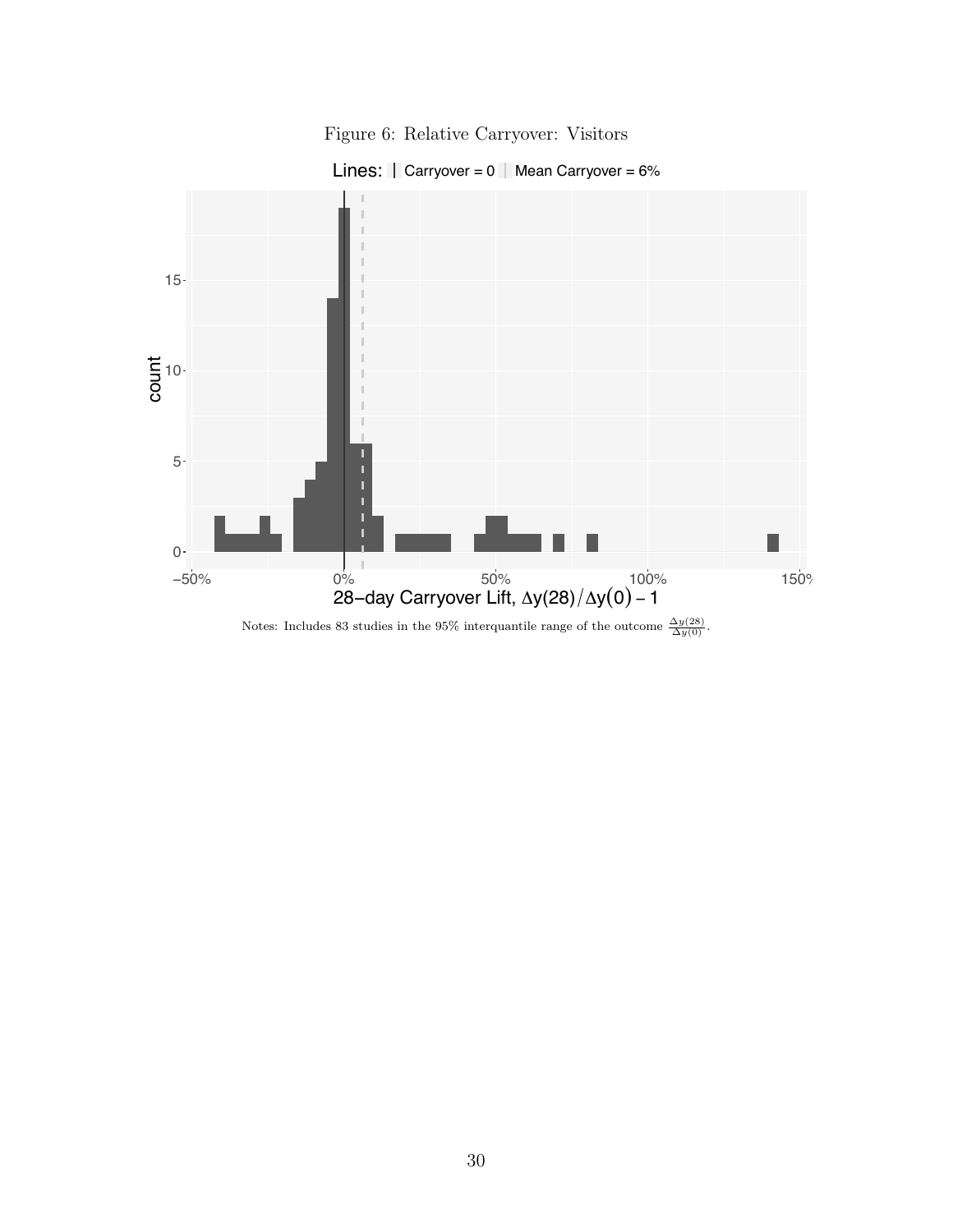





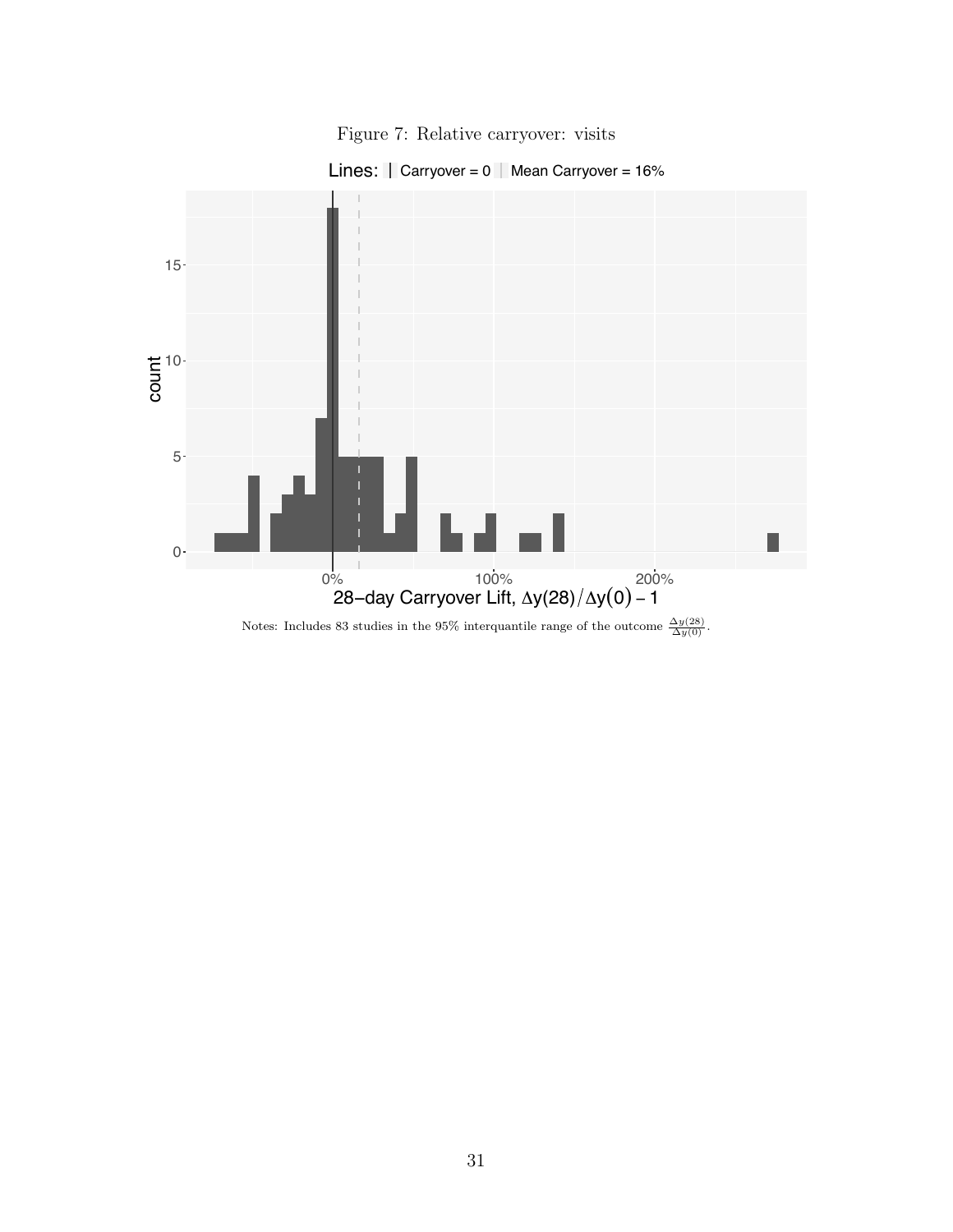|                                              | All Experiments <sup>†</sup> |                     |                      |                    | Powerful Experiments <sup>†</sup> |                     |                      |                      |
|----------------------------------------------|------------------------------|---------------------|----------------------|--------------------|-----------------------------------|---------------------|----------------------|----------------------|
|                                              | <b>Visits</b>                | <b>Visitors</b>     | Conversions          | Converters         | <b>Visits</b>                     | Visitors            | Conversions          | Converters           |
| Median lift estimate                         | 16.6%                        | 21.8%               | $8.1\%$              | 7.9%               | 15.9%                             | 21.2%               | 8.0%                 | 7.7%                 |
| $[.10, .90]$ -quantile                       | $[-1.1\%, 213.6\%]$          | $[-0.2\%, 284.4\%]$ | $[-8.9\%, 83.4\%]$   | $[-7.2\%, 67.5\%]$ | $[-1.1\%, 180.2\%]$               | $[-0.2\%, 203.8\%]$ | $[-7.4\%, 50.1\%]$   | $[-6.5\%, 54\%]$     |
| $[.025, .975]$ -quantile                     | $[-8.1\%, 780.9\%]$          | $[-4.8\%, 830.3\%]$ | $[-29.5\%, 258.8\%]$ | $[-26.2\%, 252\%]$ | $[-7.5\%, 559.3\%]$               | $[-4.5\%, 569.4\%]$ | $[-15.3\%, 176.7\%]$ | $[-12.8\%, 184.5\%]$ |
|                                              |                              |                     |                      |                    |                                   |                     |                      |                      |
| Average lift estimate                        | 1189.2%                      | 699.7%              | 19.9%                | 19.8%              | 75.1%                             | 88.7%               | 20.9%                | 22.5%                |
| Standard error                               | $(1098.9\%)$                 | $(596.1\%)$         | $(10.8\%)$           | $(8.5\%)$          | $(11.1\%)$                        | $(12.2\%)$          | $(3.8\%)$            | $(4.2\%)$            |
|                                              |                              |                     |                      |                    |                                   |                     |                      |                      |
| Weighted average lift estimate <sup>††</sup> | 836.4%                       | 534.9%              | 25.3%                | 34.4%              | 112.6%                            | 133.0%              | 32.1%                | 40.7%                |
| Standard error                               | $(705.7\%)$                  | $(384.1\%)$         | $(14.6\%)$           | $(20\%)$           | $(29.8\%)$                        | $(36.7\%)$          | $(14.5\%)$           | $(20.7\%)$           |
| Individual significance tests                |                              |                     |                      |                    |                                   |                     |                      |                      |
| Reject 5% two-sided                          | 202                          | 249                 | 57                   | 65                 | 194                               | 243                 | 48                   | 57                   |
| Reject $2.5\%$ one-sided (Lift <0)           | 7                            | 8                   | $\overline{4}$       | 5                  | 6                                 | 8                   | $\mathbf{1}$         | $\mathbf{1}$         |
| Reject $2.5\%$ one-sided (Lift $>0$ )        | 195                          | 241                 | 53                   | 60                 | 188                               | 235                 | 47                   | 56                   |
| Collective significance <sup>†††</sup>       | 7.38E-213                    | 1.43E-296           | 2.93E-40             | 6.11E-49           | 9.35E-204                         | 6.52E-289           | 1.79E-34             | 1.98E-45             |
|                                              |                              |                     |                      |                    |                                   |                     |                      |                      |
| N. of Experiments                            | 347                          | 347                 | 184                  | 184                | 339                               | 339                 | 174                  | 174                  |

Table 1: Overall lift across 432 ghost ad experiments

Notes: <sup>†</sup>All experiments includes all experiments with a given outcome for which we observe at least 100 expected control-group users engaging in the outcome. Powerful experiments filters out those tests whose standard errors are too large to detect a 100% lift in incremental users over the control group baseline 95% percent of the time (st. err \*3.3 < *y<sup>C</sup>* ). *††*Lift estimates are weighted by the number of treatment-ad exposed users in the test. *†††*The collective significance test uses a binomial test for the realized number of studies with positive lift that reject a 2.5% one-sided lift versus a null of 2.5%.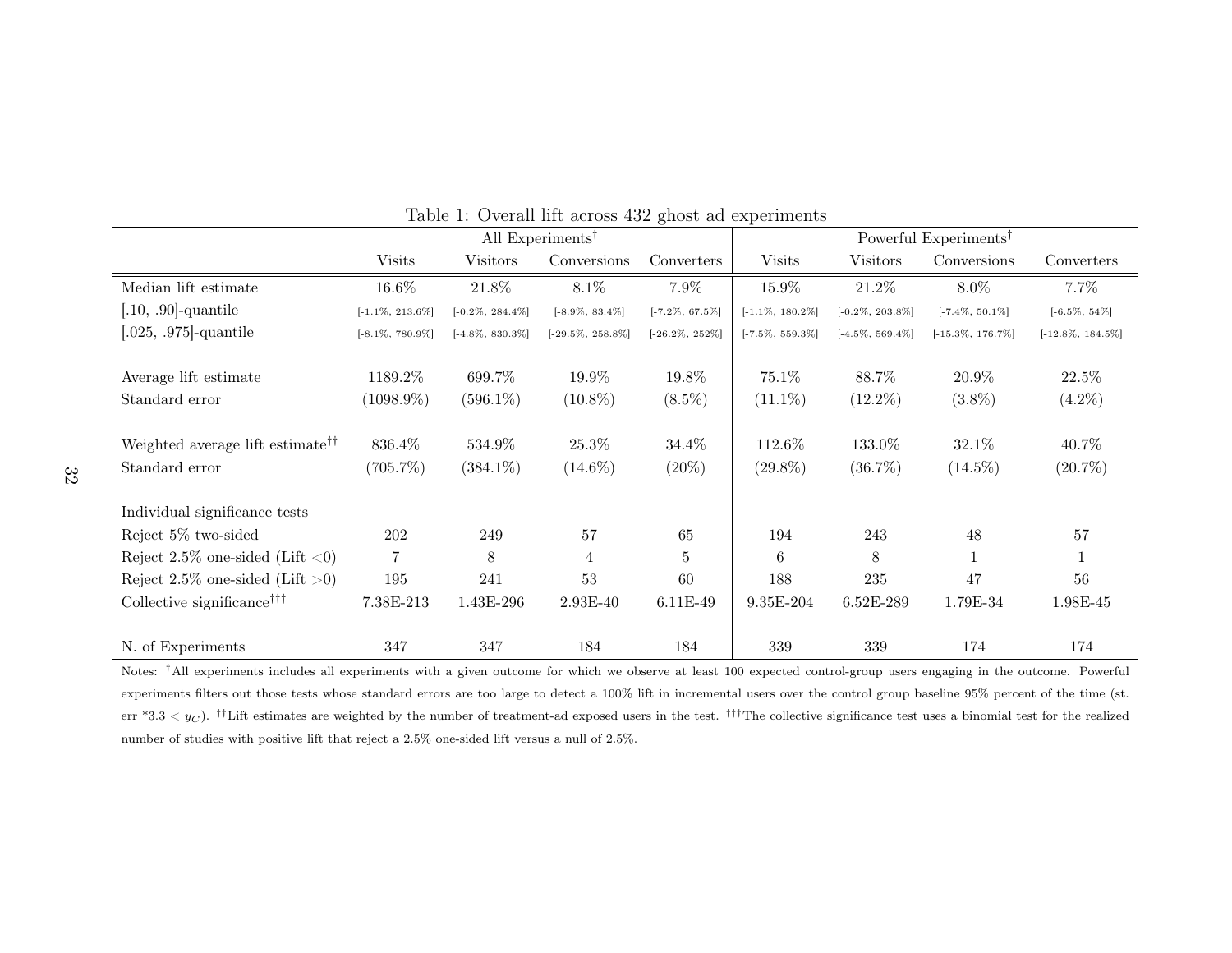| Visitors to Converters                                  |       |       |                                               |                |  |  |  |
|---------------------------------------------------------|-------|-------|-----------------------------------------------|----------------|--|--|--|
| Interquantile range Elasticity $(\varepsilon_{\nabla})$ |       |       | St. Err. t of $H_0: \varepsilon_{\nabla} = 1$ | <b>Studies</b> |  |  |  |
| $80\%$                                                  | 0.569 | 0.077 | $-5.57$                                       | 55             |  |  |  |
| 90%                                                     | 0.627 | 0.096 | $-3.88$                                       | 61             |  |  |  |
| 95%                                                     | 0.694 | 0.133 | $-2.30$                                       | 65             |  |  |  |
| 100%                                                    | 0.967 | 0.724 | $-0.05$                                       | 69             |  |  |  |

Table 2: Average ad effectiveness funnel elasticity

|  | Visits to Conversions |
|--|-----------------------|
|  |                       |

| Interquantile range Elasticity $(\varepsilon_{\nabla})$ St. Err. t of $H_0: \varepsilon_{\nabla} = 1$ |       |       |         | Studies |
|-------------------------------------------------------------------------------------------------------|-------|-------|---------|---------|
| $80\%$                                                                                                | 0.596 | 0.085 | $-4.75$ | 55      |
| $90\%$                                                                                                | 0.622 | 0.119 | $-3.18$ |         |
| 95%                                                                                                   | 0.671 | 0.175 | $-1.88$ | 65      |
| $100\%$                                                                                               | 0.568 | 0.756 | $-0.57$ | 69      |

Notes: Includes at most 69 powerful studies with both visit & conversion outcomes & for which *t*-stats on the upper funnel lift $>1$  for both visits and visitors.

| Visitors to Converters                                      |  |                                    |  |  |  |      |
|-------------------------------------------------------------|--|------------------------------------|--|--|--|------|
| Quantiles of Elasticity $(\varepsilon_{\nabla})$            |  |                                    |  |  |  |      |
| Min.                                                        |  | $10\%$ $25\%$ $50\%$ $75\%$ $90\%$ |  |  |  | Max. |
| $-26.743$ $-0.367$ $0.061$ $0.509$ $0.880$ $2.199$ $31.547$ |  |                                    |  |  |  |      |
|                                                             |  |                                    |  |  |  |      |

Table 3: Distribution of ad effectiveness funnel elasticity

| Visits to Conversions                            |  |  |                                    |  |  |                                                             |
|--------------------------------------------------|--|--|------------------------------------|--|--|-------------------------------------------------------------|
| Quantiles of Elasticity $(\varepsilon_{\nabla})$ |  |  |                                    |  |  |                                                             |
| Min.                                             |  |  | $10\%$ $25\%$ $50\%$ $75\%$ $90\%$ |  |  | Max.                                                        |
|                                                  |  |  |                                    |  |  | $-40.197$ $-0.515$ $0.045$ $0.580$ $1.064$ $2.148$ $26.272$ |

Notes: Includes 69 powerful studies with both visit  $\&$  conversion outcomes  $\&$ for which *t*-stats on the upper funnel lift >1 for both visits and visitors.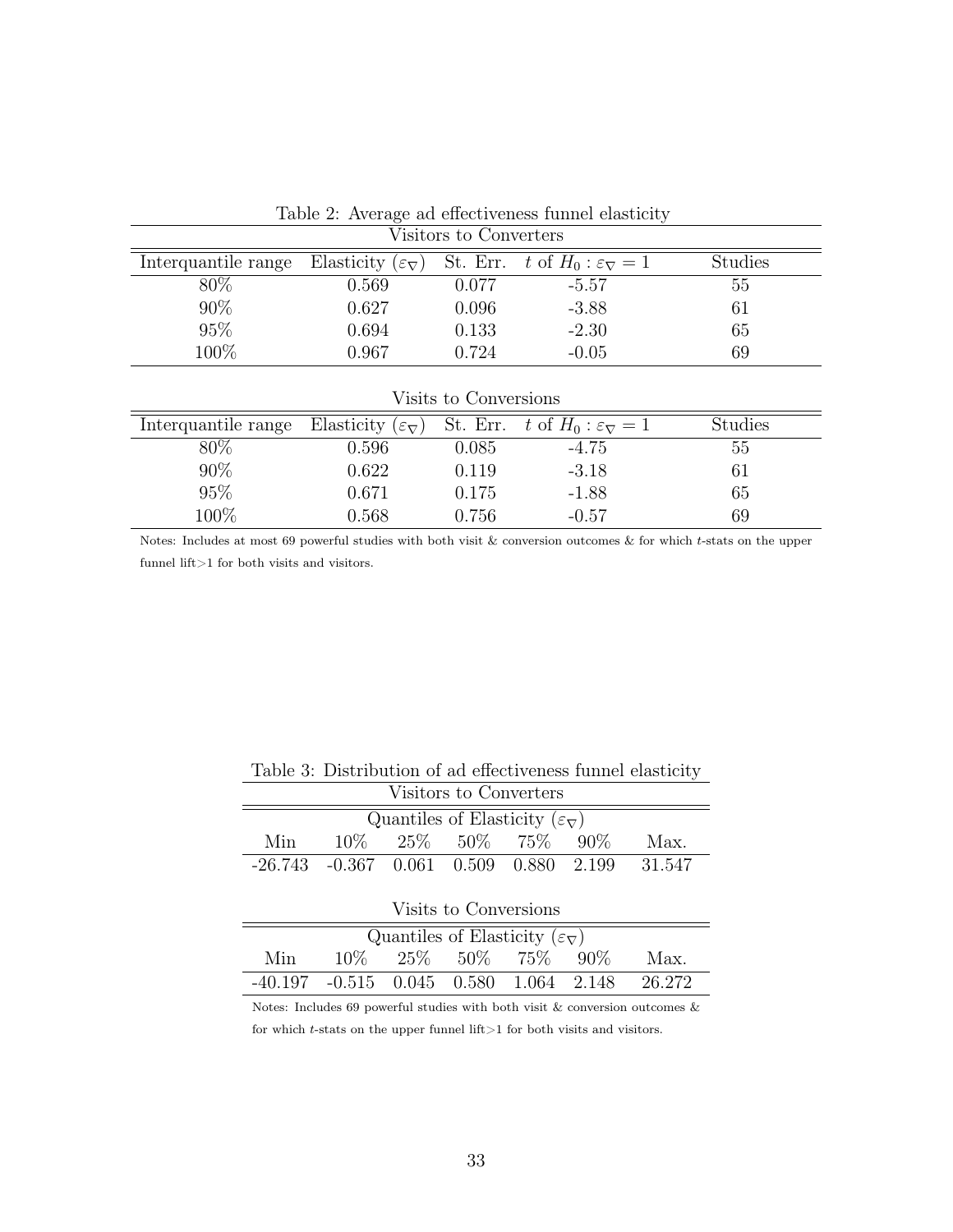|       | Visitors                                     |           | ◡              | Visits           |                                              |           |             |  |
|-------|----------------------------------------------|-----------|----------------|------------------|----------------------------------------------|-----------|-------------|--|
| days) | $\Delta y(\tau)$<br>$100\%$<br>$\Delta u(0)$ | Std. Err. | $t$ -statistic | (days)<br>$\tau$ | $\frac{\Delta y(\tau)}{\Delta y(0)}$<br>100% | Std. Err. | t-statistic |  |
|       | $2.6\%$                                      | $1.3\%$   | 1.93           |                  | $6.3\%$                                      | $2.1\%$   | 3.05        |  |
| 14    | $2.0\%$                                      | 1.7%      | 1.18           | 14               | 8.9%                                         | 2.8%      | 3.21        |  |
| 21    | $5.5\%$                                      | 2.7%      | 2.00           | 21               | 13.9%                                        | 4.4%      | 3.16        |  |
| 28    | $6.2\%$                                      | $3.1\%$   | 2.00           | 28               | 16.4%                                        | 5.7%      | 2.88        |  |

Table 4: Average relative carryover

Notes: We include the powerful studies for which we observe 28 days of activity post-campaign and for which *t*-stats>1 for both visits and visitors. To avoid influential outliers, we only examine the 83 of 89 studies in the 95% interquantile range of the outcome  $\frac{\Delta y(\tau)}{\Delta y(0)}$ .

Table 5: Distribution of relative carryover

| Visitors:     | Relative Carryover Quantiles       |                                |           |  |        |  |  |
|---------------|------------------------------------|--------------------------------|-----------|--|--------|--|--|
| $\tau$ (days) | $10\%$                             | $25\%$                         | 50\% 75\% |  | $90\%$ |  |  |
|               |                                    | $-8.3\%$ $-1.7\%$ $0.5\%$ 6.8% |           |  | 20.8%  |  |  |
| 14            | $-18.6\%$ $-3.3\%$ $0.8\%$ 7.3%    |                                |           |  | 24.9%  |  |  |
| 21            | $-17.6\%$ $-5.1\%$ $0.3\%$ $8.8\%$ |                                |           |  | 34.5%  |  |  |
| 28            | $-24.4\%$ $-5.9\%$ $0.0\%$ $8.6\%$ |                                |           |  | 52.6%  |  |  |

| Visits:        | Relative Carryover Percentiles      |        |            |  |        |  |  |
|----------------|-------------------------------------|--------|------------|--|--------|--|--|
| $\tau$ (days)  | $10\%$                              | $25\%$ | $50\%$ 75% |  | $90\%$ |  |  |
| $\overline{7}$ | $-20.0\%$ $-1.5\%$ $3.6\%$ $12.9\%$ |        |            |  | 34.2%  |  |  |
| 14             | $-23.1\%$ $-3.2\%$ $4.7\%$ $22.2\%$ |        |            |  | 54.4%  |  |  |
| 21             | $-34.4\%$ $-5.7\%$ $3.9\%$ $27.2\%$ |        |            |  | 76.6%  |  |  |
| 28             | $-46.9\%$ $-8.6\%$ 2.9\% 30.7\%     |        |            |  | 97.1%  |  |  |

Notes: We include the 89 powerful studies for which we observe 28 days of activity post-campaign and for which *t*-stats>1 for both visits and visitors.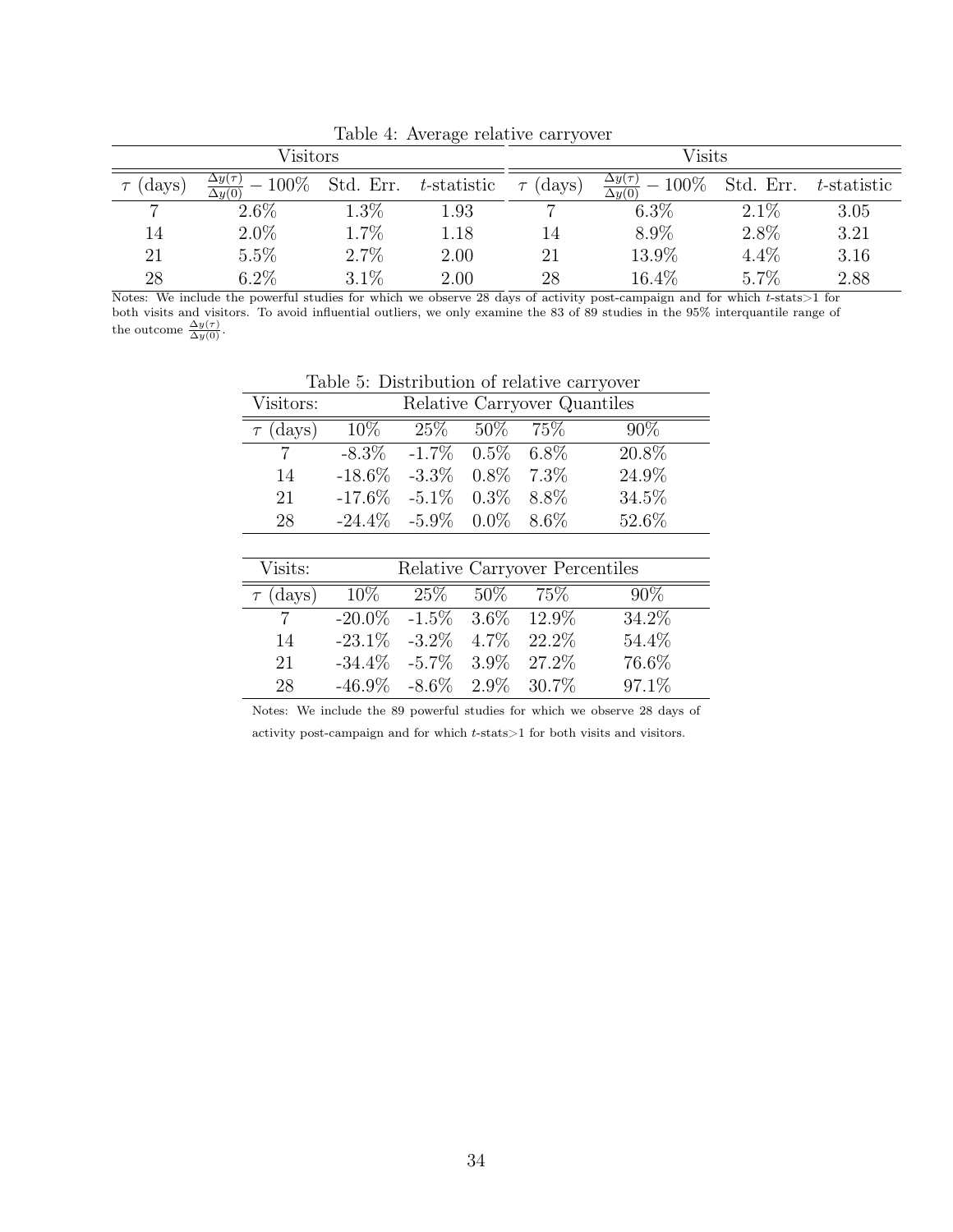# Appendix

# A ITT Estimator

As we discuss in Section 2.3, Intent-to-treat (ITT) requires that we can delineate users who are eligible for exposure and track outcomes among eligible users. In some field experiments, the subjects are a list of users defined prior to the campaign (see e.g. the database match campaign in Johnson et al., 2016b). Here, no such list exists. To resolve this, we use our deterministic user randomization algorithm to sort all the advertiser's site visitors into treatment and control eligible users. Effectively, we define eligibility as all *N* Internet users who could visit the site and sum the  $N^{\beta}$  such users with non-zero outcomes, which suffices to measure the sum  $\sum_{i=1}^{N} y_i = \sum_{i=1}^{N^{\phi}} y_i^{\phi}$ . Given that the experiments all assign 70% of users to the treatment group and 30% to control, our ITT estimator computes the total campaign effect as

$$
Total \ ITT = \sum_{i=1}^{N_T} y_{i,T} - \frac{7}{3} \sum_{i=1}^{N_C} y_{i,C}
$$

Without knowing *N*, we cannot compute the exact standard errors of the total ITT estimator. We instead use a conservative approximation of the variance  $Var(\sum_{i=1}^{N} y_i) \approx$  $\sum_{i=1}^{N^{\cancel{\theta}}}\Big(y_i^{\cancel{\theta}}$  $\int_{0}^{2}$  following Appendix B of Johnson et al. (2016a) who note that

$$
Var(\sum_{i=1}^{N} y_i) = \sum_{i=1}^{N} y_i^2 - \frac{1}{N} \left(\sum_{i=1}^{N} y_i\right)^2 \le \sum_{i=1}^{N} y_i^2 = \sum_{i=1}^{N^{\oint}} \left(y_i^{\emptyset}\right)^2
$$

One challenge in meta-studies is to normalize the estimated lifts across studies in such a way that they are comparable. This challenge is magnified when we use two different treatment effect estimators. For comparability, we normalize the test's lift estimates to be the relative lift over the baseline outcomes in the control group rather than the absolute lift. However, while the total lifts between the  $\text{LATE}_{PGA}$  and ITT estimates are the same in expectation whenever PGA does not under-predict treated users (see eq. 6), the baseline